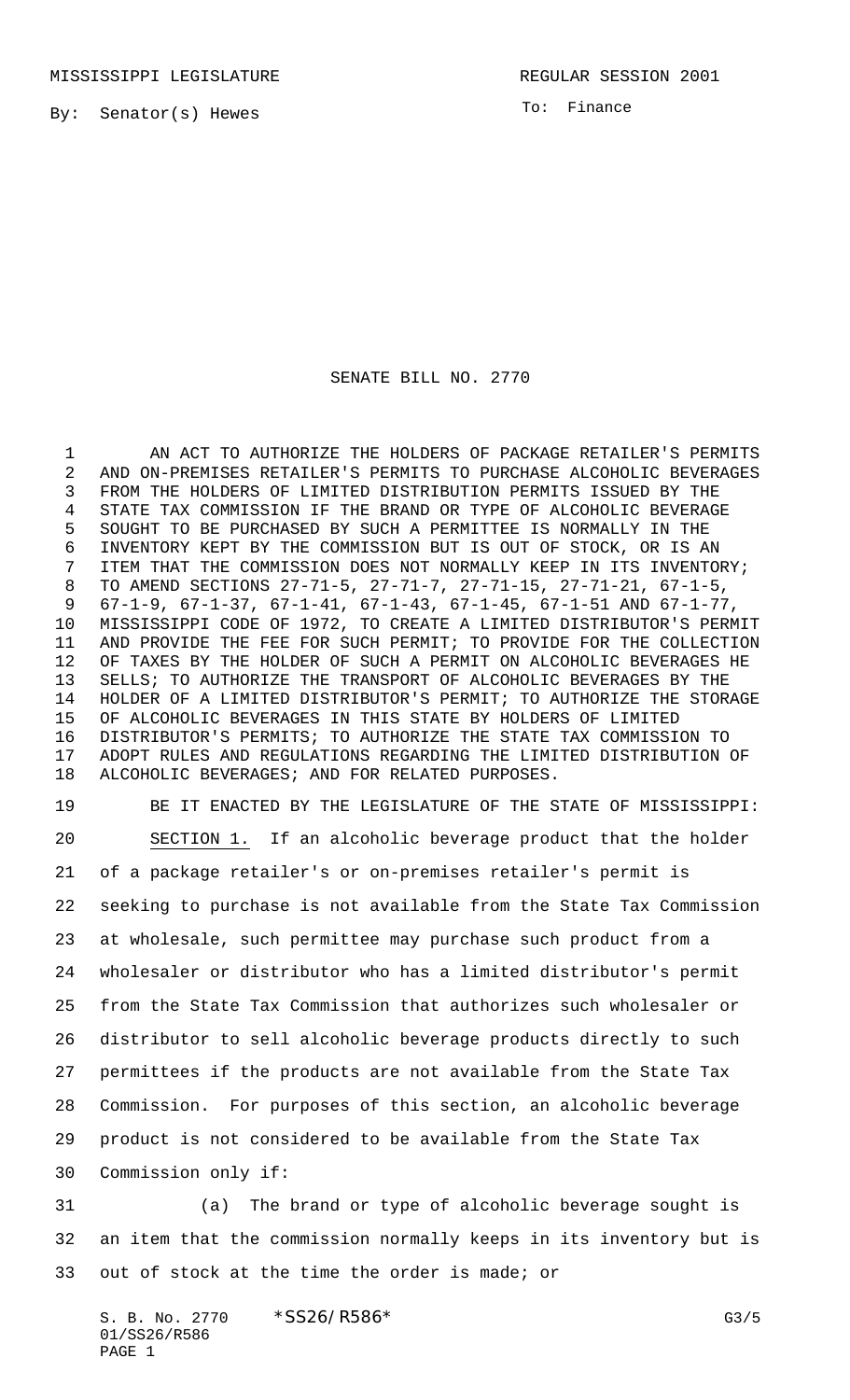(b) The brand or type of alcoholic beverage sought is an item that the commission does not normally keep in its inventory. SECTION 2. Section 27-71-5, Mississippi Code of 1972, is amended as follows: 27-71-5. (1) Upon each person approved for a permit under the provisions of the Alcoholic Beverage Control Law and amendments thereto, there is levied and imposed for each location for the privilege of engaging and continuing in this state in the business authorized by such permit, an annual privilege license tax in the amount provided in the following schedule: (a) Manufacturer's permit, Class 1, distiller's and/or rectifier's............................................. \$4,500.00 (b) Manufacturer's permit, Class 2, wine manufacturer \$1,800.00 (c) Manufacturer's permit, Class 3, native wine manufacturer per 10,000 gallons or part thereof produced \$10.00 (d) Native wine retailer's permit............... \$50.00 (e) Package retailer's permit, each............ \$900.00 (f) On-premises retailer's permit, except for clubs and common carriers, each..................................... \$450.00 On purchases exceeding \$5,000.00 and for each additional 57 \$5,000.00, or fraction thereof............................... \$225.00 (g) On-premises retailer's permit for wine of more than four percent (4%) alcohol by volume, but not more than twenty-one percent (21%) alcohol by volume (each).................... \$225.00 On purchases exceeding \$5,000.00 and for each additional \$5,000.00, or fraction thereof............................ \$225.00 (h) On-premises retailer's permit for clubs.... \$225.00 On purchases exceeding \$5,000.00 and for each additional 65 \$5,000.00, or fraction thereof............................... \$225.00

S. B. No. 2770 \*SS26/R586\* 01/SS26/R586 PAGE 2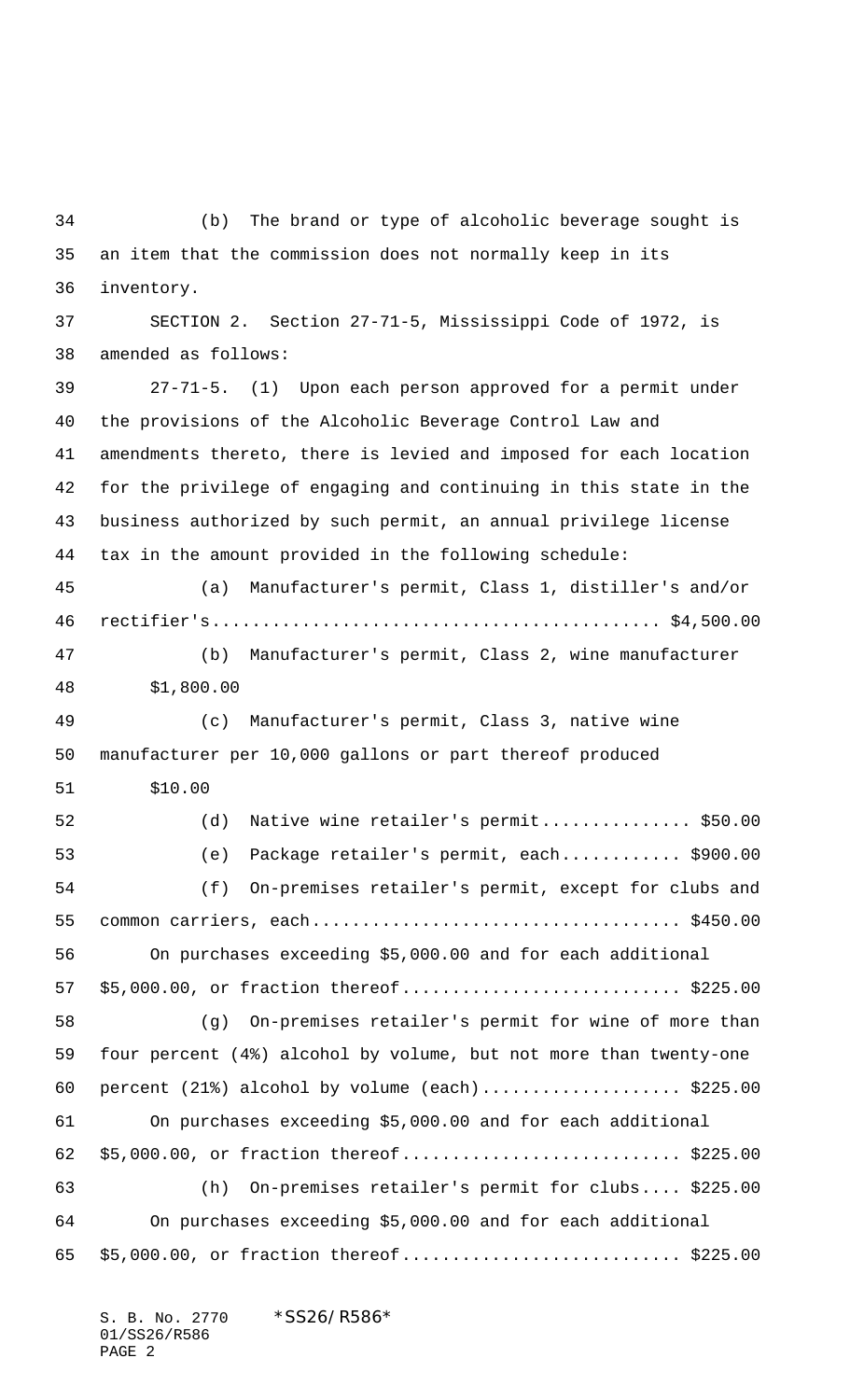(i) On-premises retailer's permit for common carriers, 67 per car, plane, or other vehicle...............................\$120.00 (j) Solicitor's permit, regardless of any other provision of law, solicitor's permits shall be issued only in the discretion of the commission.............................. \$100.00 (k) Filing fee for each application except for an 72 employee identification card...................................\$25.00 (l) Temporary permit, Class 1, each............. \$10.00 (m) Temporary permit, Class 2, each............. \$50.00 On-premises purchases exceeding \$5,000.00 and for each additional \$5,000.00, or fraction thereof................. \$225.00 (n) (i) Caterer's permit...................... \$600.00 On purchases exceeding \$5,000.00 and for each additional 79 \$5,000.00, or fraction thereof................................ \$250.00 (ii) Caterer's permit for holders of on-premises retailer's permit......................................... \$150.00 On purchases exceeding \$5,000.00 and for each additional 83 \$5,000.00, or fraction thereof................................ \$250.00 84 (o) Research permit..................................\$100.00 (p) Filing fee for each application for an employee identification card......................................... \$5.00 87 (q) Limited distributor's permit..............\$1,800.00 In addition to the filing fee imposed by item (k) of this subsection, a fee to be determined by the State Tax Commission may be charged to defray costs incurred to process applications. Such additional fees shall be paid into the State Treasury to the credit of a special fund account, which is hereby created, and expenditures therefrom shall be made only to defray the costs incurred by the State Tax Commission in processing alcoholic beverage applications. Any unencumbered balance remaining in the special fund account on June 30 of any fiscal year shall lapse into the State General Fund.

S. B. No. 2770 \* SS26/R586\* 01/SS26/R586 PAGE 3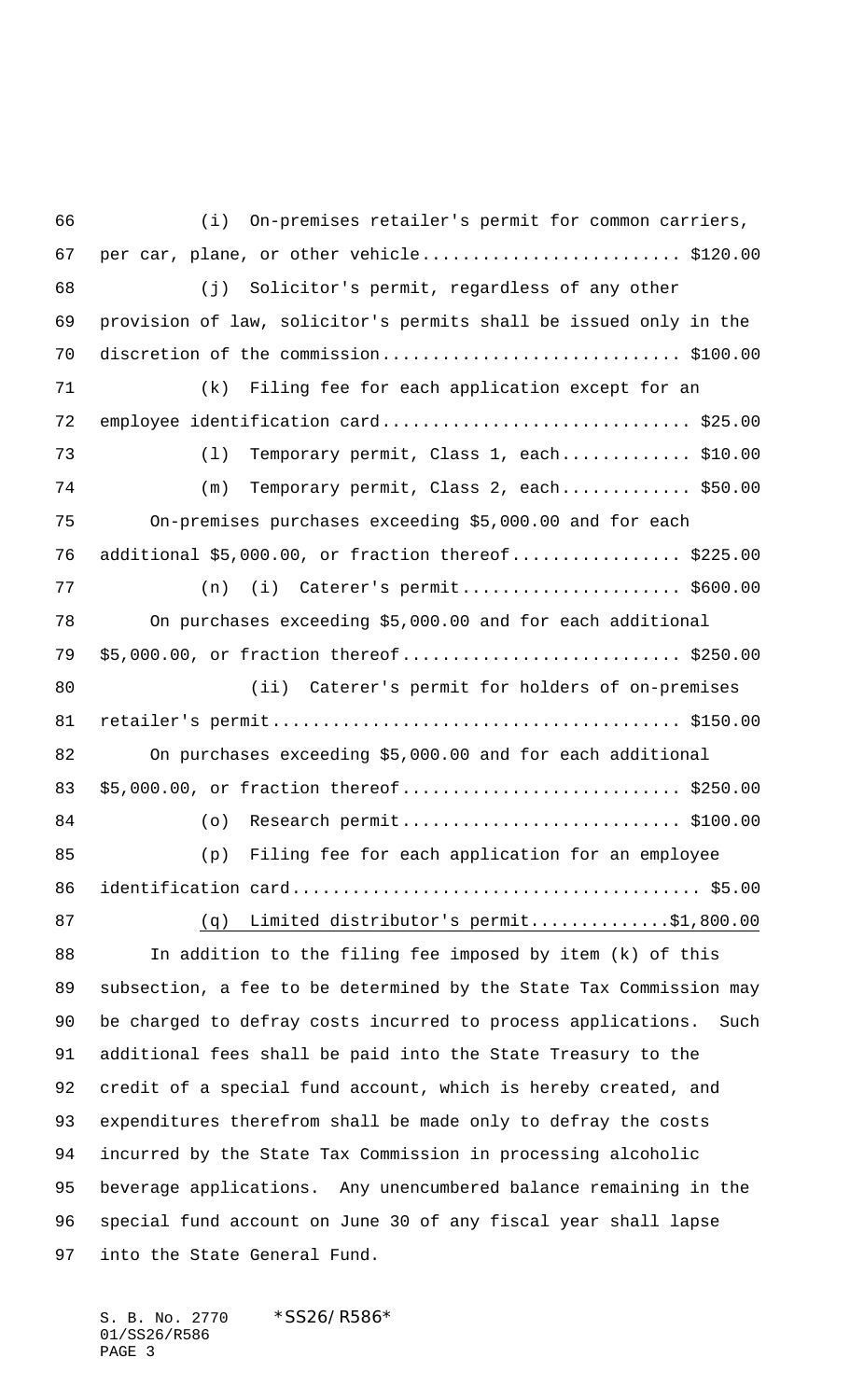All privilege taxes herein imposed shall be paid in advance of doing business. The additional privilege tax imposed for an on-premises retailer's permit based upon purchases shall be due and payable on demand.

 Any person who has paid the additional privilege license tax imposed by item (f), (g), (h), (m) or (n) of this subsection, and whose permit is renewed, may add any unused fraction of Five Thousand Dollars (\$5,000.00) purchases to the first Five Thousand Dollars (\$5,000.00) purchases authorized by the renewal permit, and no additional license tax will be required until purchases exceed the sum of the two (2) figures.

 (2) There is imposed and shall be collected from each permittee, except a common carrier, solicitor, holder of an employee identification card or a temporary permittee, by the commission, an additional license tax equal to the amounts imposed under subsection (1) of this section for the privilege of doing business within any municipality or county in which the licensee is located. If the licensee is located within a municipality, the commission shall pay the amount of additional license tax to the municipality, and if outside a municipality the commission shall pay the additional license tax to the county in which the licensee is located. Payments by the commission to the respective local government subdivisions shall be made once each month for any collections during the preceding month.

 (3) When an application for any permit, other than for renewal of a permit, has been rejected by the commission, such decision shall be final. Appeal may be made in the manner provided by Section 67-1-39. Another application from an applicant who has been denied a permit shall not be reconsidered within a twelve-month period.

S. B. No. 2770 \*SS26/R586\* 01/SS26/R586 PAGE 4 (4) The number of permits issued by the commission shall not be restricted or limited on a population basis; however, the foregoing limitation shall not be construed to preclude the right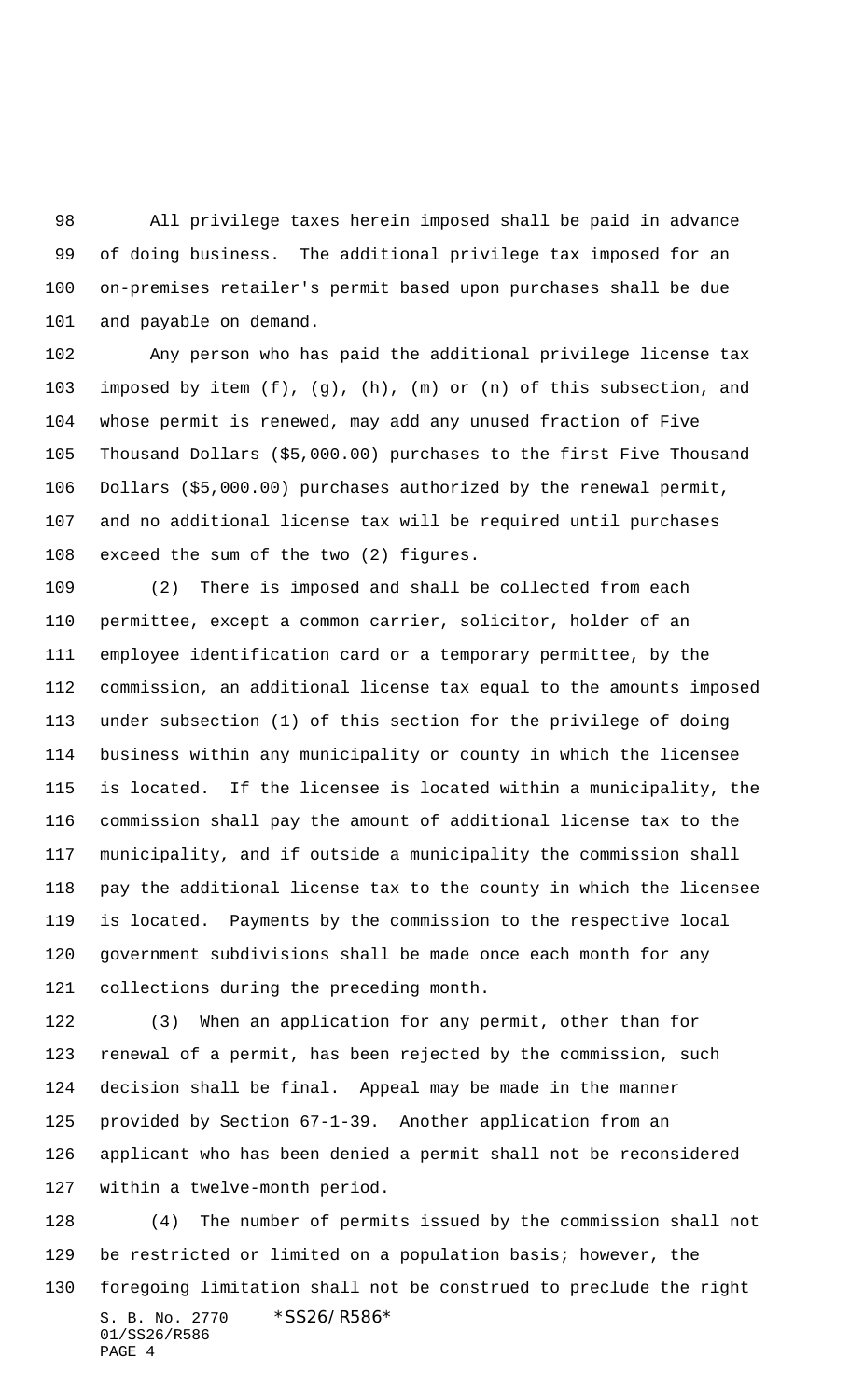of the commission to refuse to issue a permit because of the undesirability of the proposed location.

 (5) If any person shall engage or continue in any business which is taxable hereunder without having paid the tax as provided herein, such person shall be liable for the full amount of such tax plus a penalty thereon equal to the amount thereof, and, in addition, shall be punished by a fine of not more than One Thousand Dollars (\$1,000.00), or by imprisonment in the county jail for a term of not more than six (6) months, or by both such fine and imprisonment, in the discretion of the court.

 (6) It shall be unlawful for any person to consume alcoholic beverages on the premises of any hotel restaurant, restaurant, club or the interior of any public place defined in Chapter 1, Title 67, Mississippi Code of 1972, when the owner or manager thereof displays in several conspicuous places inside said establishment and at the entrances thereto a sign containing the following language: NO ALCOHOLIC BEVERAGES ALLOWED.

 SECTION 3. Section 27-71-7, Mississippi Code of 1972, is amended as follows:

 27-71-7. (1) There is hereby levied and assessed an excise tax upon each case of alcoholic beverages sold by the commission or the holder of a limited distributor's permit to be collected from each retail licensee at the time of sale in accordance with the following schedule:

S. B. No. 2770 \* SS26/R586\* (a) Distilled spirits................. \$2.50 per gallon (b) Sparkling wine and champagne...... \$1.00 per gallon (c) Other wines, including native wines............................................ \$ .35 per gallon (2) (a) In addition to the tax levied by subsection (1) of this section, and in addition to any other markup collected, the Alcoholic Beverage Control Division or the holder of a limited distributor's permit shall collect a markup of three percent (3%) on all alcoholic beverages, as defined in Section 67-1-5,

```
01/SS26/R586
PAGE 5
```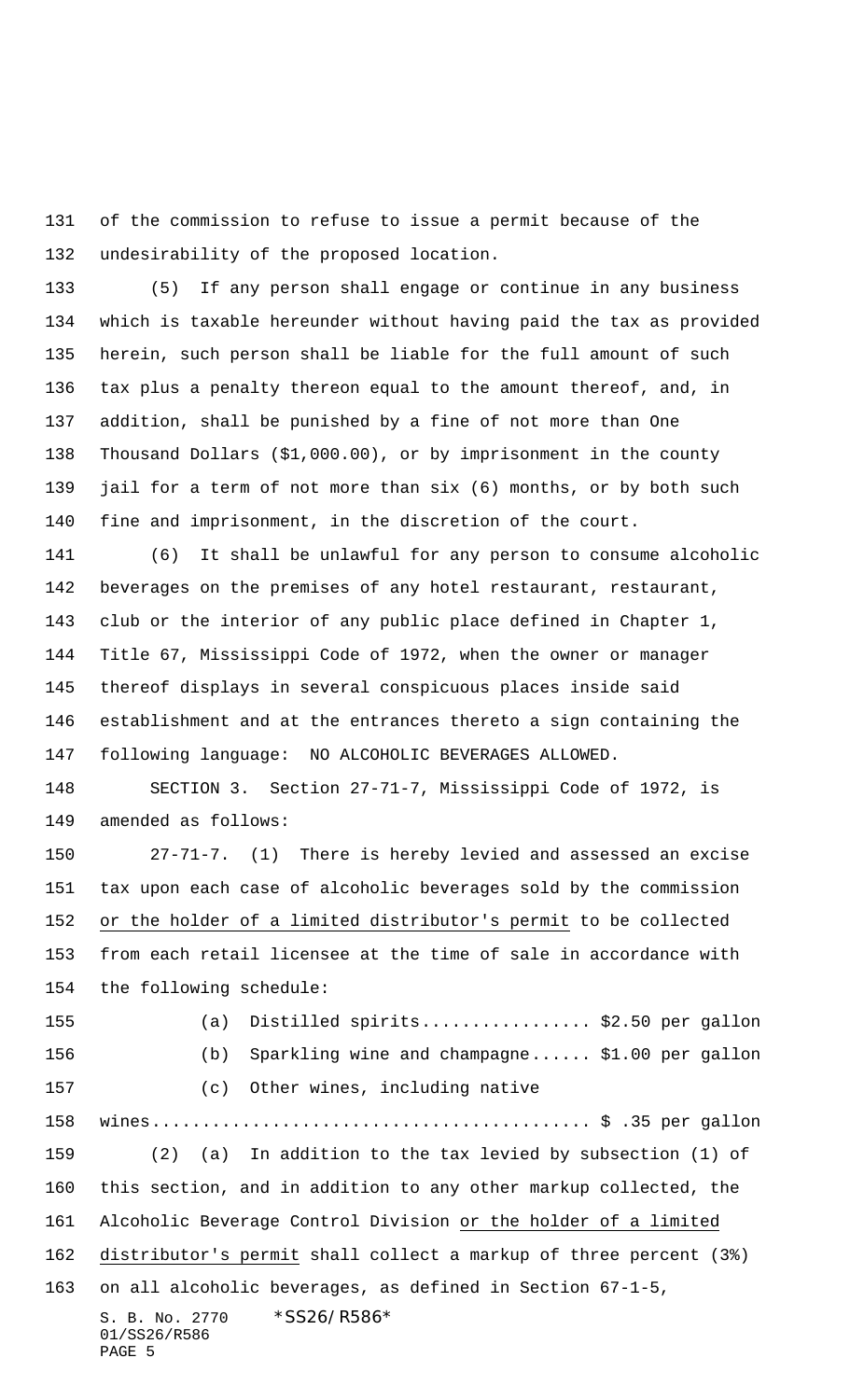Mississippi Code of 1972, which are sold by the division or the holder of a limited distributor's permit. The proceeds of the markup shall be collected by the division or the holder of a 167 limited distributor's permit from each purchaser at the time of purchase.

 (b) Until June 30, 1987, the revenue derived from this three percent (3%) markup shall be deposited by the division in the State Treasury to the credit of the "Alcoholism Treatment and Rehabilitation Fund," a special fund which is hereby created in the State Treasury, and shall be used by the Division of Alcohol and Drug Abuse of the State Department of Mental Health and public or private centers or organizations solely for funding of treatment and rehabilitation programs for alcoholics and alcohol abusers which are sponsored by the division or public or private centers or organizations in such amounts as the Legislature may appropriate to the division for use by the division or public or private centers or organizations for such programs. Any tax revenue in the fund which is not encumbered at the end of the fiscal year shall lapse to the General Fund. It is the intent of the Legislature that the State Department of Mental Health shall continue to seek funds from other sources and shall use the funds appropriated for the purposes of this section and Section 27-71-29 to match all federal funds which may be available for alcoholism treatment and rehabilitation.

S. B. No. 2770 \*SS26/R586\* 01/SS26/R586 PAGE 6 From and after July 1, 1987, the revenue derived from this three percent (3%) markup collected by the division and the revenue remitted to the State Tax Commission pursuant to subsection (3) of this section shall be deposited by the division in the State Treasury to the credit of the "Mental Health Programs Fund," a special fund which is hereby created in the State Treasury and shall be used by the State Department of Mental Health for the service programs of the department. Any revenue in the "Alcoholism Treatment and Rehabilitation Fund" which is not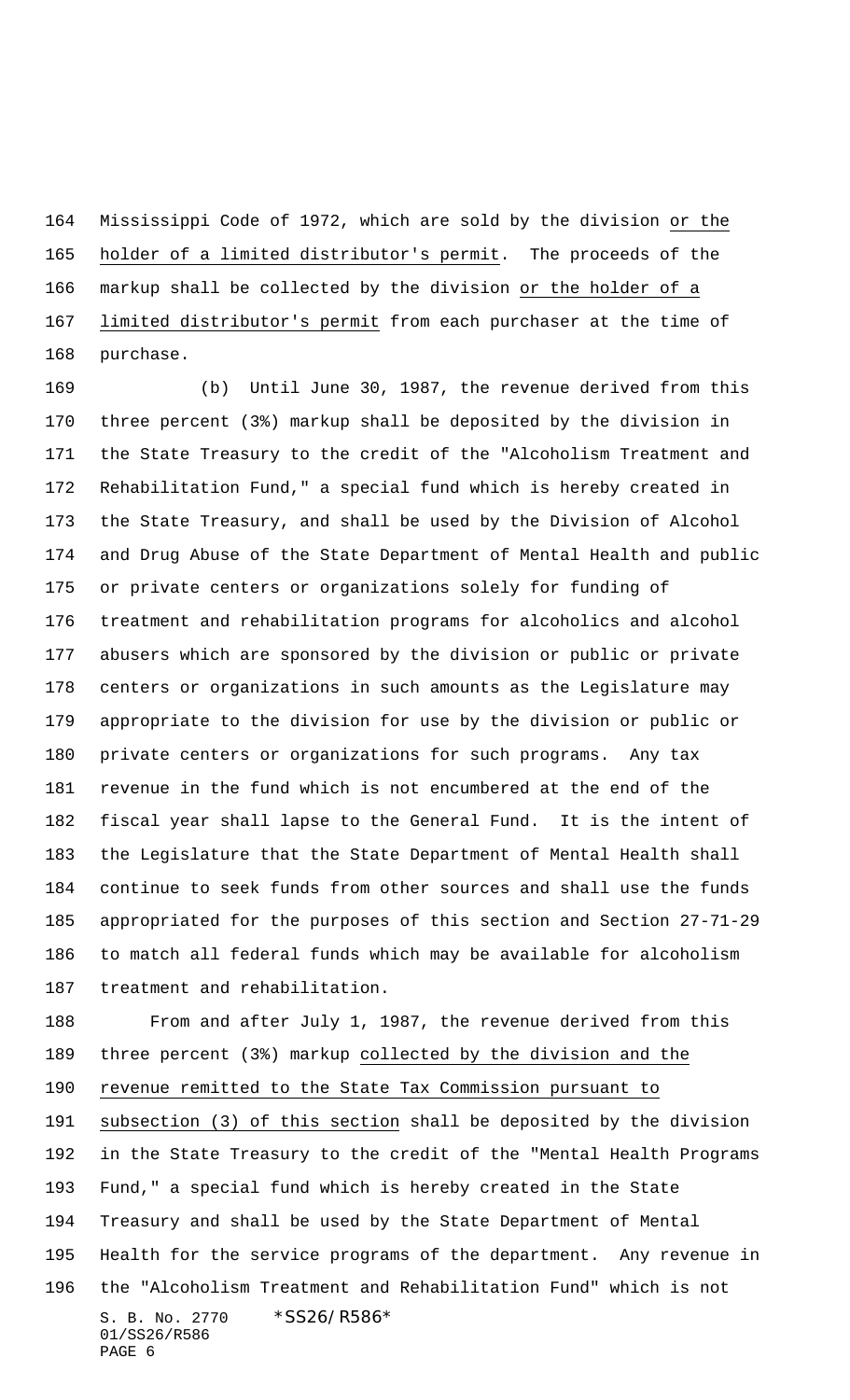encumbered at the end of Fiscal Year 1987 shall be deposited to the credit of the "Mental Health Programs Fund."

 (3) The tax and markup provided for in subsections (1) and (2) of this section shall be collected by the holder of a limited distributor's permit on alcoholic beverages such permittee sells and the proceeds of the tax that such permittee collects shall be remitted to the State Tax Commission on or before the fifteenth day of the month following the month in which the tax and markup were collected.

 SECTION 4. Section 27-71-15, Mississippi Code of 1972, is amended as follows:

 27-71-15. Except as otherwise provided in Section 67-9-1 for the transportation of limited amounts of alcoholic beverages for the use of an alcohol processing permittee, if transportation requires passage through a county which has not authorized the sale of alcoholic beverages, such transportation shall be by a sealed vehicle. Such seal shall remain unbroken until the vehicle shall reach the place of business operated by the permittee. The operator of any vehicle transporting alcoholic beverages shall have in his possession an invoice issued by the commission or the holder of a limited distributor's permit at the time of the wholesale sale covering the merchandise transported by the vehicle. The commission is authorized to issue regulations controlling the transportation of alcoholic beverages.

 When the restrictions imposed by this section and by the regulations of the commission have not been violated, the person transporting alcoholic beverages through a county wherein the sale of alcoholic beverages is prohibited shall not be guilty of unlawful possession and such merchandise shall be immune from seizure.

 SECTION 5. Section 27-71-21, Mississippi Code of 1972, is amended as follows:

S. B. No. 2770 \* SS26/R586\* 01/SS26/R586 PAGE 7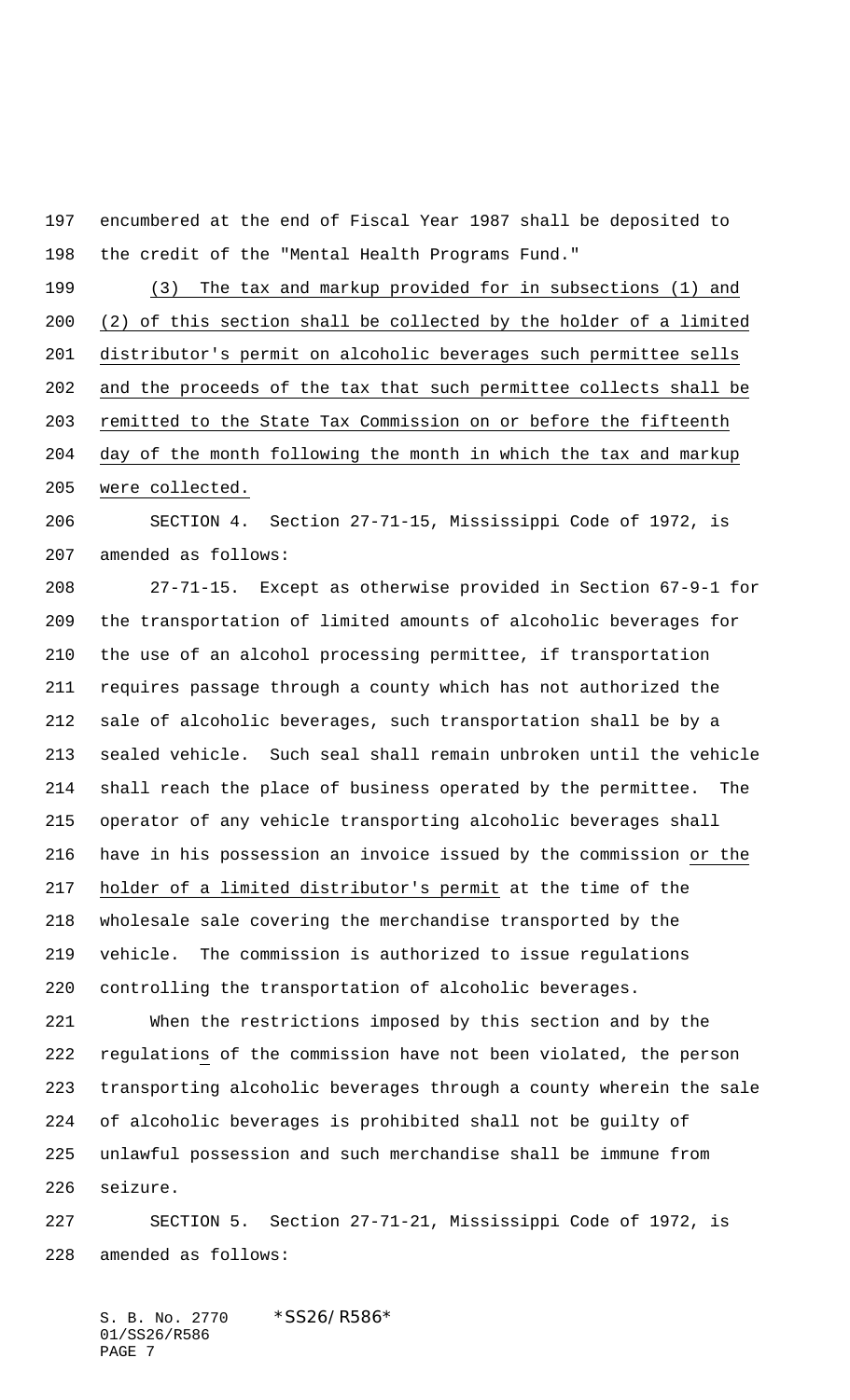27-71-21. Before any person shall engage in the business of manufacturing, distributing or retailing of alcoholic beverages, he may be required to enter into a bond payable to the State of Mississippi, conditioned that he will conduct said business strictly in accordance with the laws of the State of Mississippi, and that he will comply with the rules and regulations prescribed by the commission, and pay all taxes due the State of Mississippi. The amount of a bond required of a manufacturer or distributor, not including a producer of native wine, shall not exceed One Hundred Thousand Dollars (\$100,000.00), and the amount required of a retailer shall be Five Thousand Dollars (\$5,000.00). Provided, however, any retailer whose check for purchase of merchandise or payment of taxes shall be dishonored may be required by the commission to post additional bond not to exceed Five Thousand Dollars (\$5,000.00). Such bond shall be made in a surety company authorized to do business in the State of Mississippi and shall be approved by the commission. The commission shall be authorized to institute suit in the proper court for any violation of the condition of said bonds. The amount of the bond required of a producer of native wine shall be Five Thousand Dollars (\$5,000.00).

 As an alternative to entering into a bond as required by this section, any person who shall engage in the business of manufacturing, distributing or retailing alcoholic beverages may, subject to the same conditions of conduct required for bonds, deposit with the State Treasurer the equivalent amount of the bond required for that particular person in cash or securities. The only securities allowable for this purpose are those which may legally be purchased by a bank or for trust funds, having a market value not less than that of the required bond. The commission shall file notice with the Treasurer for any violation of the conditions of the cash or security deposit.

S. B. No. 2770 \*SS26/R586\* 01/SS26/R586 PAGE 8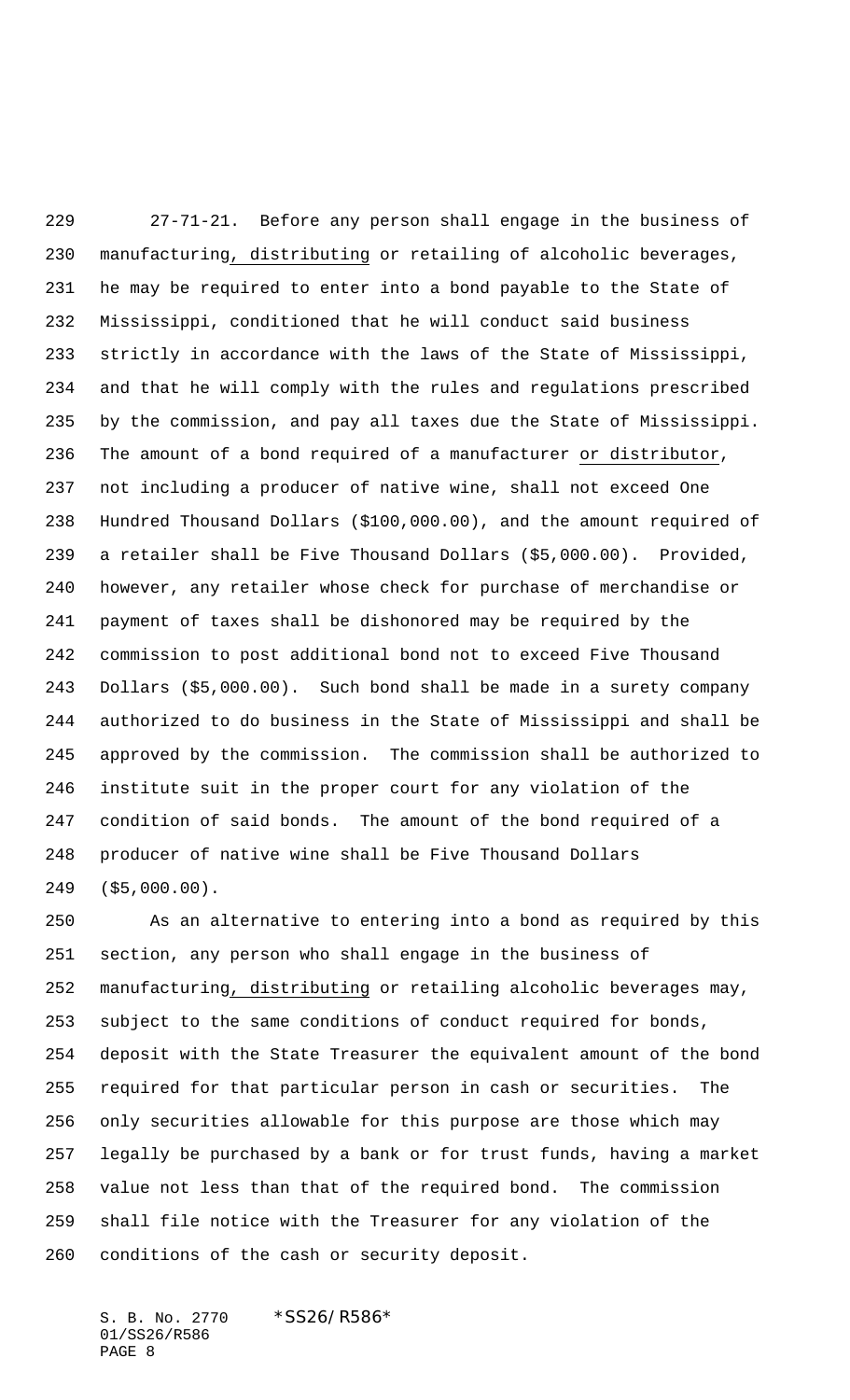SECTION 6. Section 67-1-5, Mississippi Code of 1972, is amended as follows:

 67-1-5. For the purposes of this chapter and unless otherwise required by the context:

 (a) **\* \* \*** "Alcoholic beverage" means any alcoholic liquid, including wines of more than five percent (5%) of alcohol by weight, capable of being consumed as a beverage by a human being, but shall not include wine containing five percent (5%) or less of alcohol by weight and shall not include beer containing not more than five percent (5%) of alcohol by weight, as provided for in Section 67-3-5, Mississippi Code of 1972, but shall include native wines. The words "alcoholic beverage" shall not include ethyl alcohol manufactured or distilled solely for fuel purposes.

 (b) **\* \* \*** "Alcohol" means the product of distillation of any fermented liquid, whatever the origin thereof, and includes synthetic ethyl alcohol, but does not include denatured alcohol or wood alcohol.

 (c) **\* \* \*** "Distilled spirits" means any beverage containing more than four percent (4%) of alcohol by weight produced by distillation of fermented grain, starch, molasses or sugar, including dilutions and mixtures of these beverages.

 (d) **\* \* \*** "Wine" or "vinous liquor" means any product obtained from the alcoholic fermentation of the juice of sound, ripe grapes, fruits or berries and made in accordance with the revenue laws of the United States.

 (e) **\* \* \*** "Person" means and includes any individual, partnership, corporation, association or other legal entity whatsoever.

 (f) **\* \* \*** "Manufacturer" means any person engaged in manufacturing, distilling, rectifying, blending or bottling any alcoholic beverage. (g) **\* \* \*** "Wholesaler" means any person, other than a manufacturer, engaged in distributing or selling any alcoholic

S. B. No. 2770 \*SS26/R586\* 01/SS26/R586 PAGE 9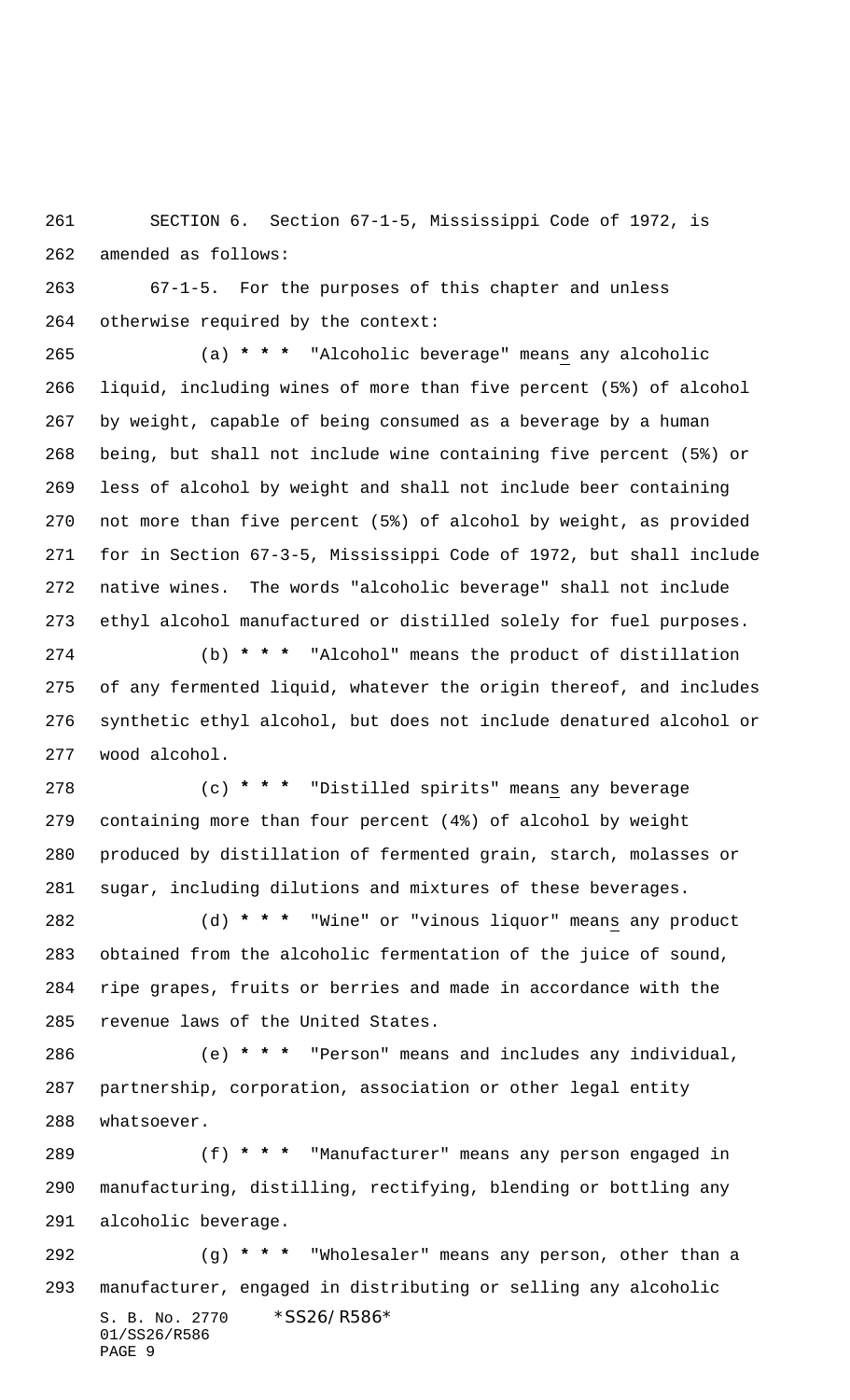beverage at wholesale for delivery within or without this state when such sale is for the purpose of resale by the purchaser.

 (h) **\* \* \*** "Retailer" means any person who sells, distributes, or offers for sale or distribution, any alcoholic beverage for use or consumption by the purchaser and not for resale.

 (i) **\* \* \*** "Commission" means the State Tax Commission of the State of Mississippi, which shall create a division in its organization to be known as the Alcoholic Beverage Control Division. Any reference to the commission hereafter means the powers and duties of the State Tax Commission with reference to supervision of the Alcoholic Beverage Control Division.

 (j) **\* \* \*** "Division" means the Alcoholic Beverage Control Division of the State Tax Commission.

 (k) **\* \* \*** "Municipality" means any incorporated city or town of this state.

 (l) **\* \* \*** "Hotel" means an establishment within a municipality, or within a qualified resort area approved as such by the commission, where, in consideration of payment, food and lodging are habitually furnished to travelers and wherein are located at least twenty (20) adequately furnished and completely separate sleeping rooms with adequate facilities that persons usually apply for and receive as overnight accommodations. Hotels in towns or cities of more than twenty-five thousand (25,000) population are similarly defined except that they must have fifty (50) or more sleeping rooms. Any such establishment described in this paragraph with less than fifty (50) beds shall operate one or more regular dining rooms designed to be constantly frequented by customers each day. When used in this chapter, the word "hotel" shall also be construed to include any establishment that meets the definition of "bed and breakfast inn" as provided in this section.

S. B. No. 2770 \* SS26/R586\* 01/SS26/R586 PAGE 10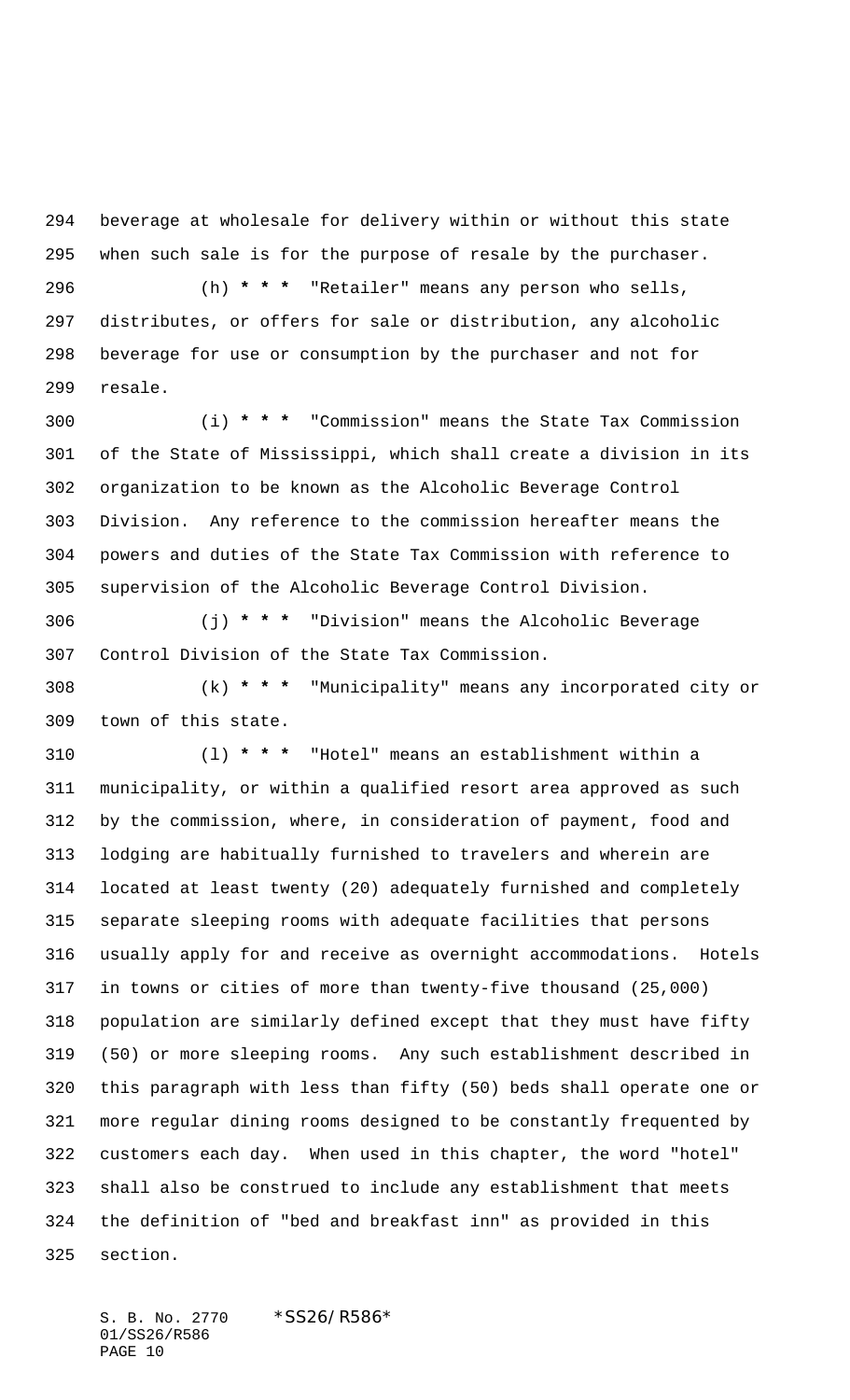(m) **\* \* \*** "Restaurant" means a place which is regularly and in a bona fide manner used and kept open for the serving of meals to guests for compensation, which has suitable seating facilities for guests, and which has suitable kitchen facilities connected therewith for cooking an assortment of foods and meals 331 commonly ordered at various hours of the day; the service of such food as sandwiches and salads only shall not be deemed in compliance with this requirement. No place shall qualify as a restaurant under this chapter unless twenty-five percent (25%) or more of the revenue derived from such place shall be from the preparation, cooking and serving of meals and not from the sale of beverages, or unless the value of food given to and consumed by customers is equal to twenty-five percent (25%) or more of total revenue. (n) **\* \* \*** "Club" means an association or a corporation: (i) Organized or created under the laws of this state for a period of five (5) years prior to July 1, 1966; (ii) Organized not primarily for pecuniary profit but for the promotion of some common object other than the sale or

consumption of alcoholic beverages;

 (iii) Maintained by its members through the payment of annual dues;

 (iv) Owning, hiring or leasing a building or space in a building of such extent and character as may be suitable and adequate for the reasonable and comfortable use and accommodation of its members and their guests;

 (v) The affairs and management of which are conducted by a board of directors, board of governors, executive committee, or similar governing body chosen by the members at a regular meeting held at some periodic interval; and

S. B. No. 2770 \* SS26/R586\* 01/SS26/R586 PAGE 11 (vi) No member, officer, agent or employee of which is paid, or directly or indirectly receives, in the form of a salary or other compensation any profit from the distribution or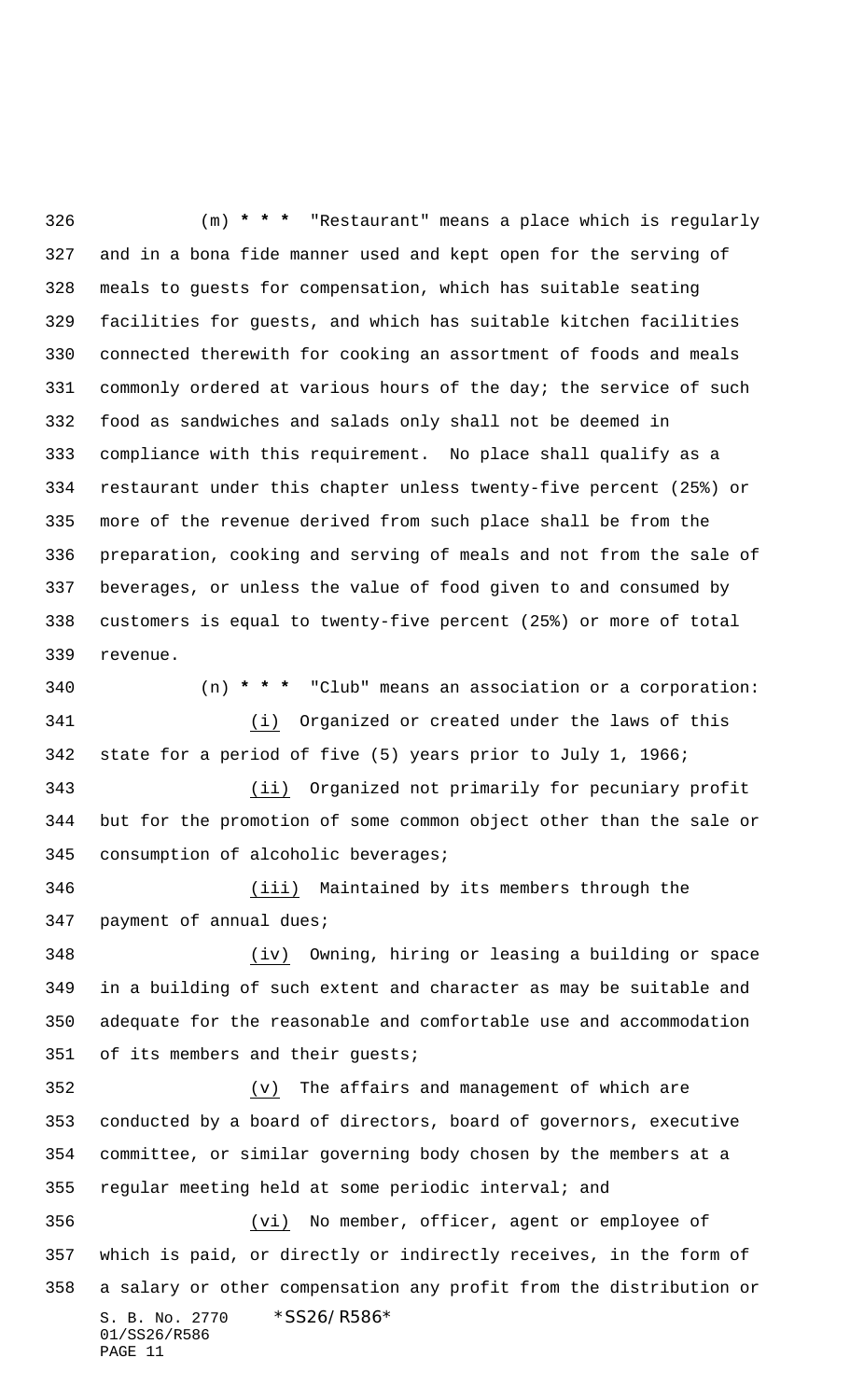sale of alcoholic beverages to the club or to members or guests of the club beyond such salary or compensation as may be fixed and voted at a proper meeting by the board of directors or other governing body out of the general revenues of the club.

 The commission may, in its discretion, waive the five-year provision of this paragraph. In order to qualify under this paragraph, a club must file with the commission, at the time of its application for a license under this chapter, two (2) copies of a list of the names and residences of its members and similarly file, within ten (10) days after the election of any additional member, his name and address. Each club applying for a license shall also file with the commission at the time of the application a copy of its articles of association, charter of incorporation, bylaws or other instruments governing the business and affairs thereof.

 (o) **\* \* \*** "Qualified resort area" means any area or locality outside of the limits of incorporated municipalities in this state commonly known and accepted as a place which regularly and customarily attracts tourists, vacationists and other transients because of its historical, scenic or recreational facilities or attractions, or because of other attributes which regularly and customarily appeal to and attract tourists, vacationists and other transients in substantial numbers; however, no area or locality shall so qualify as a resort area until it has been duly and properly approved as such by the commission.

 (i) The commission may approve an area or locality outside of the limits of an incorporated municipality that is in the process of being developed as a qualified resort area if such area or locality, when developed, can reasonably be expected to meet the requisites of the definition of the term "qualified resort area." In such a case, the status of qualified resort area shall not take effect until completion of the development.

S. B. No. 2770 \*SS26/R586\* 01/SS26/R586 PAGE 12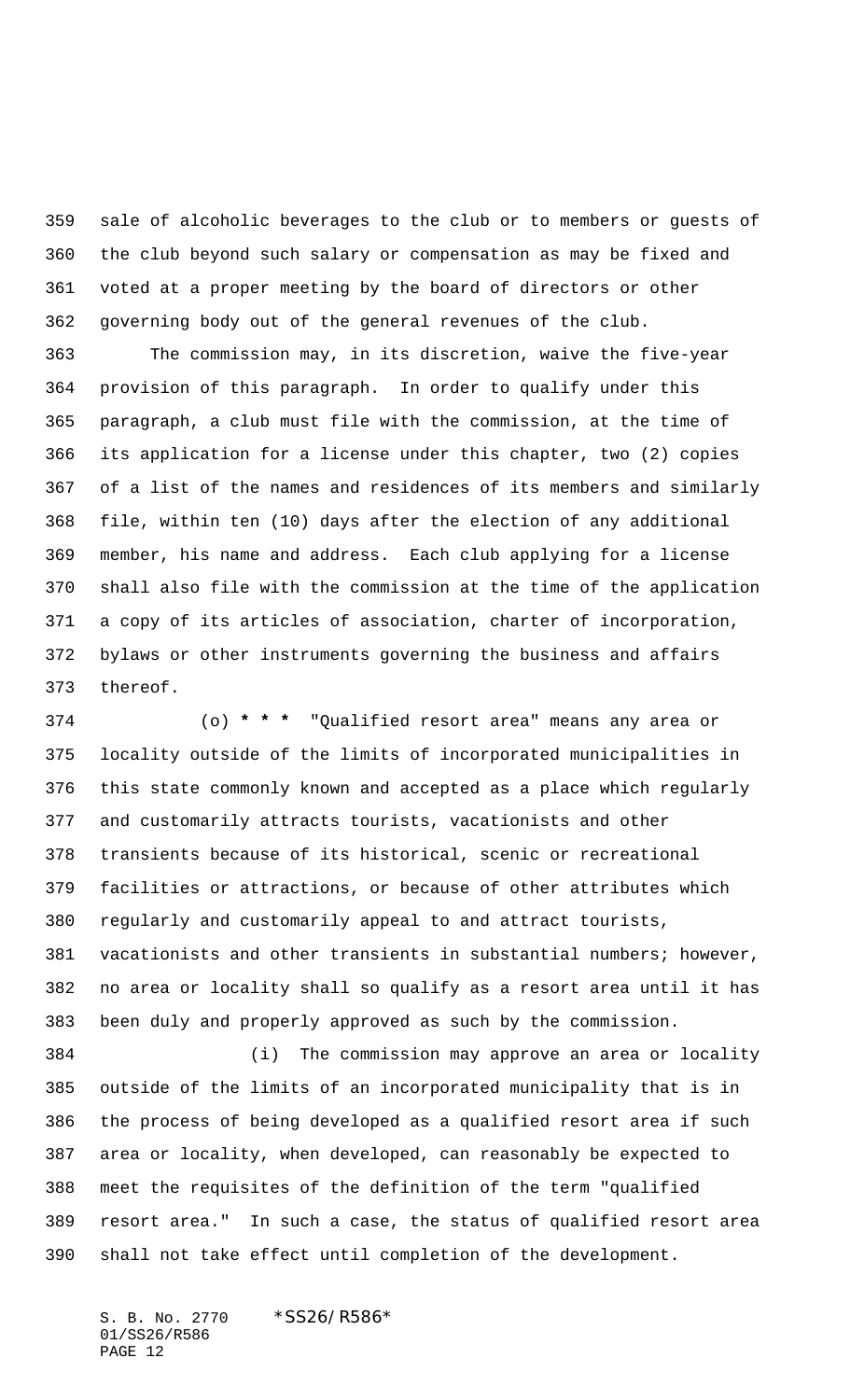(ii) The term includes any state park which is declared a resort area by the commission; however, such declaration may only be initiated in a written request for resort area status made to the commission by the Executive Director of the Department of Wildlife, Fisheries and Parks, and no permit for the sale of any alcoholic beverage, as defined in this chapter, except an on-premises retailer's permit, shall be issued for a hotel, restaurant or bed and breakfast inn in such park.

 (iii) The term includes the clubhouses associated with the state park golf courses at the Lefleur's Bluff State Park, the John Kyle State Park, the Percy Quin State Park and the Hugh White State Park. The status of these clubhouses as qualified resort areas does not require any declaration of same by the commission.

 (p) **\* \* \*** "Native wine" means any product, produced in Mississippi for sale, having an alcohol content not to exceed twenty-one percent (21%) by weight and made in accordance with revenue laws of the United States, which shall be obtained primarily from the alcoholic fermentation of the juice of ripe grapes, fruits, berries or vegetables grown and produced in Mississippi; provided that bulk, concentrated or fortified wines used for blending may be produced without this state and used in producing native wines. The commission shall adopt and promulgate rules and regulations to permit a producer to import such bulk and/or fortified wines into this state for use in blending with native wines without payment of any excise tax that would otherwise accrue thereon.

 (q) **\* \* \*** "Native winery" means any place or establishment within the State of Mississippi where native wine is produced in whole or in part for sale.

S. B. No. 2770 \*SS26/R586\* 01/SS26/R586 PAGE 13 (r) **\* \* \*** "Bed and breakfast inn" means an establishment within a municipality where in consideration of payment, breakfast and lodging are habitually furnished to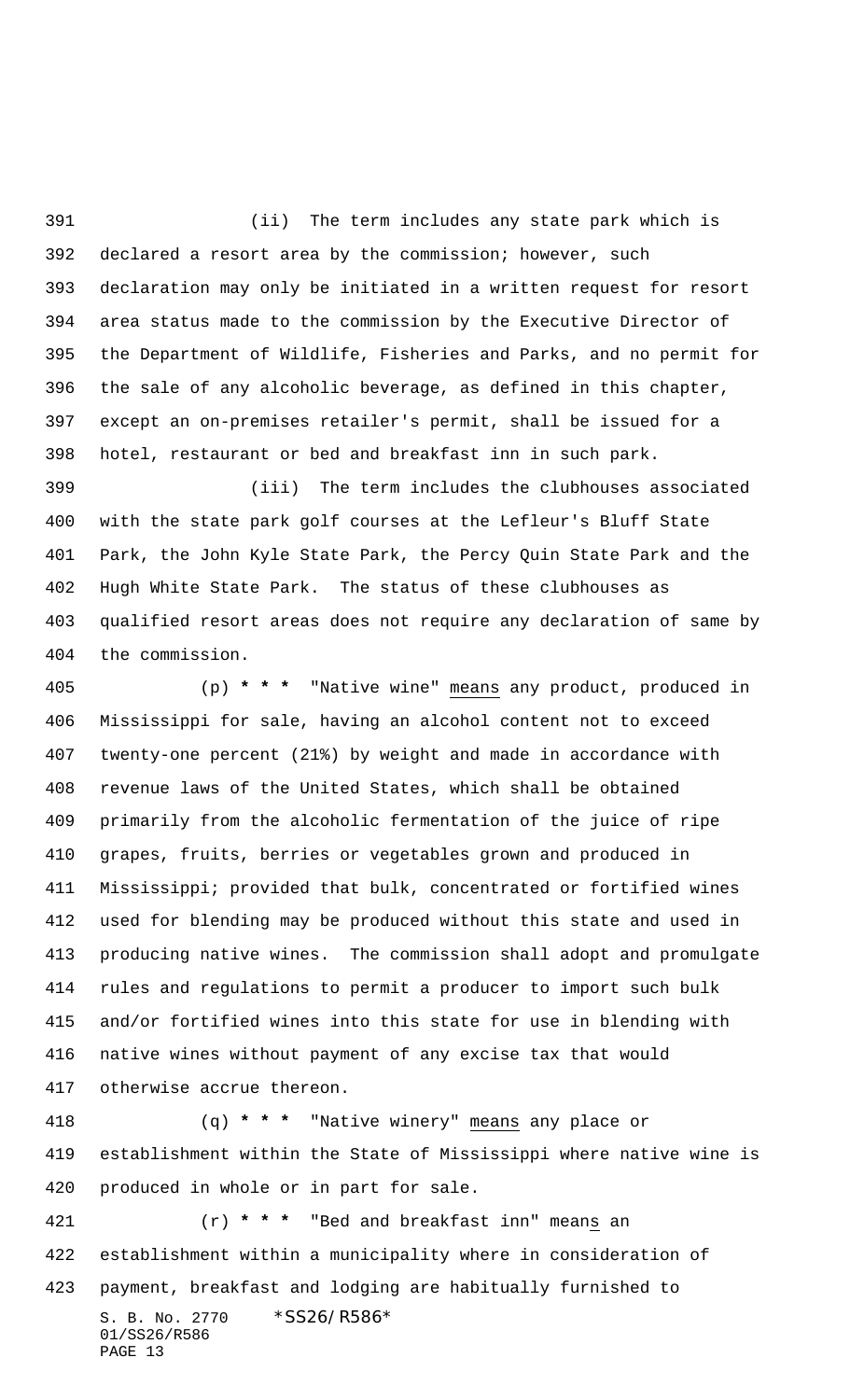travelers and wherein are located not less than eight (8) and not more than nineteen (19) adequately furnished and completely separate sleeping rooms with adequate facilities, that persons 427 usually apply for and receive as overnight accommodations; however, such restriction on the minimum number of sleeping rooms shall not apply to establishments on the National Register of Historic Places. No place shall qualify as a bed and breakfast inn under this chapter unless on the date of the initial application for a license under this chapter more than fifty percent (50%) of the sleeping rooms are located in a structure formerly used as a residence.

 (s) "Limited distributor" means a person who is authorized to distribute alcoholic beverages pursuant to Section 1 of Senate Bill No. 2770, 2001 Regular Session.

 SECTION 7. Section 67-1-9, Mississippi Code of 1972, is amended as follows:

S. B. No. 2770 \* SS26/R586\* 01/SS26/R586 67-1-9. (1) It shall be unlawful for any person to manufacture, distill, brew, sell, possess, import into this state, export from the state, transport, distribute, warehouse, store, solicit, take order for, bottle, rectify, blend, treat, mix or process any alcoholic beverage except as authorized in this chapter. However, nothing contained herein shall prevent importers, wineries and distillers of alcoholic beverages from storing such alcoholic beverages in private bonded warehouses located within the State of Mississippi for the ultimate use and benefit of the State Tax Commission as provided in Section 67-1-41, and nothing contained herein shall prohibit the holder of a limited distributor's permit from storing alcoholic beverages in Mississippi for resale as authorized in Section 1 of Senate Bill 453 No. 2770, 2001 Regular Session. The commission is hereby authorized to promulgate rules and regulations for the establishment of such private bonded warehouses and for the control of alcoholic beverages stored in such warehouses.

PAGE 14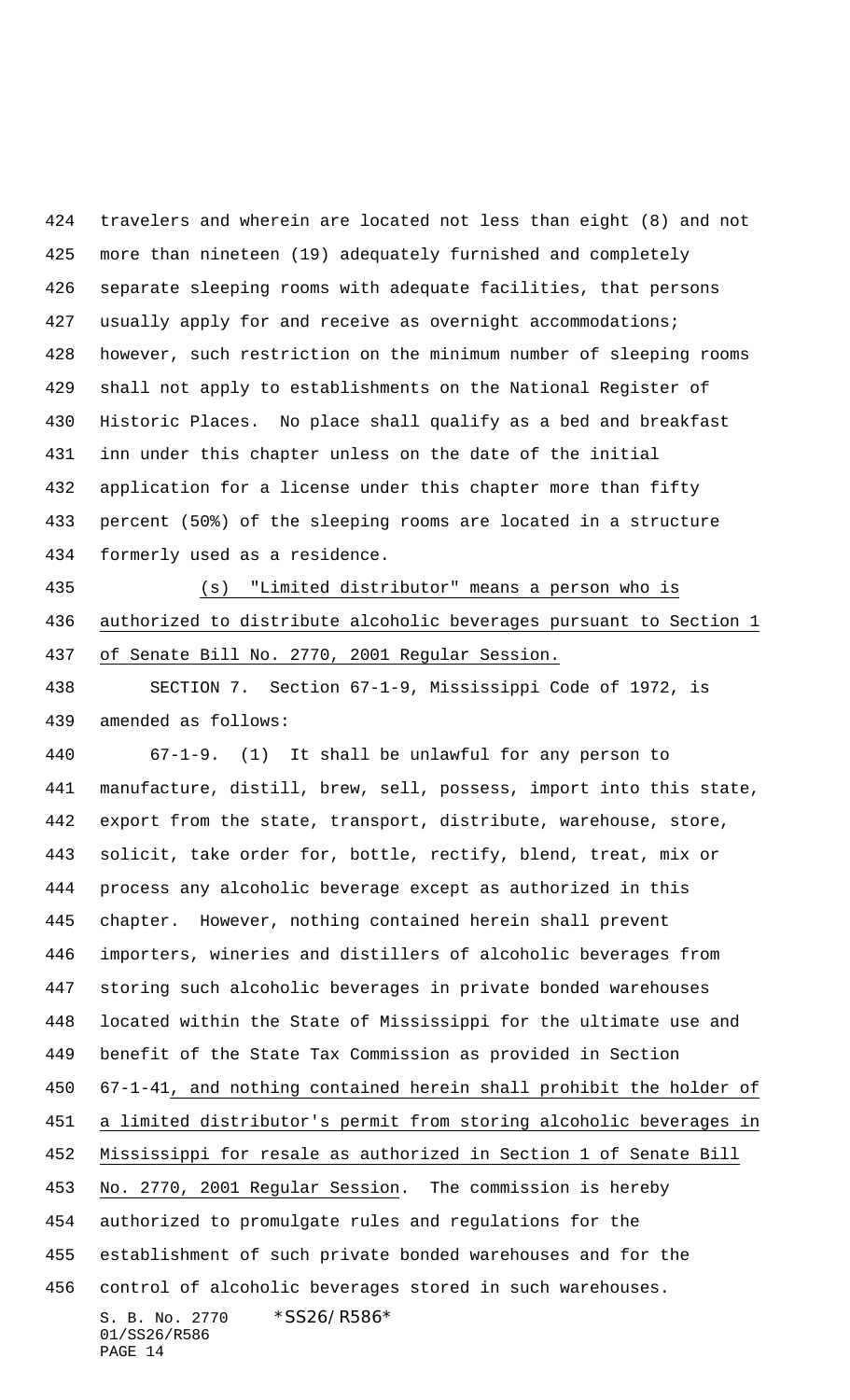Additionally, nothing herein contained shall prevent any duly licensed practicing physician or dentist from possessing or using alcoholic liquor in the strict practice of his profession, or prevent any hospital or other institution caring for sick and diseased persons, from possessing and using alcoholic liquor for the treatment of bona fide patients of such hospital or other institution. Any drugstore employing a licensed pharmacist may possess and use alcoholic liquors in the combination of prescriptions of duly licensed physicians. The possession and dispensation of wine by an authorized representative of any church for the purpose of conducting any bona fide rite or religious ceremony conducted by such church shall not be prohibited by this chapter.

 (2) Any person, upon conviction of any provision of this section, shall be punished as follows:

 (a) By a fine of not less than One Hundred Dollars (\$100.00), nor more than Five Hundred Dollars (\$500.00), or by imprisonment in the county jail not less than one (1) week nor more than three (3) months, or both, for the first conviction under this section.

 (b) By a fine of not less than One Hundred Dollars (\$100.00) nor more than Five Thousand Dollars (\$5,000.00) or by imprisonment in the county jail not less than sixty (60) days, nor more than six (6) months, or both fine and imprisonment, for the second conviction for violating this section.

 (c) By a fine of not less than One Hundred Dollars (\$100.00) nor more than Five Thousand Dollars (\$5,000.00) or by imprisonment in the State Penitentiary not less than one (1) year, nor more than five (5) years, or both fine and imprisonment, for conviction the third time under this section for the violation thereof after having been twice convicted of its violation. SECTION 8. Section 67-1-37, Mississippi Code of 1972, is

amended as follows:

S. B. No. 2770 \*SS26/R586\* 01/SS26/R586 PAGE 15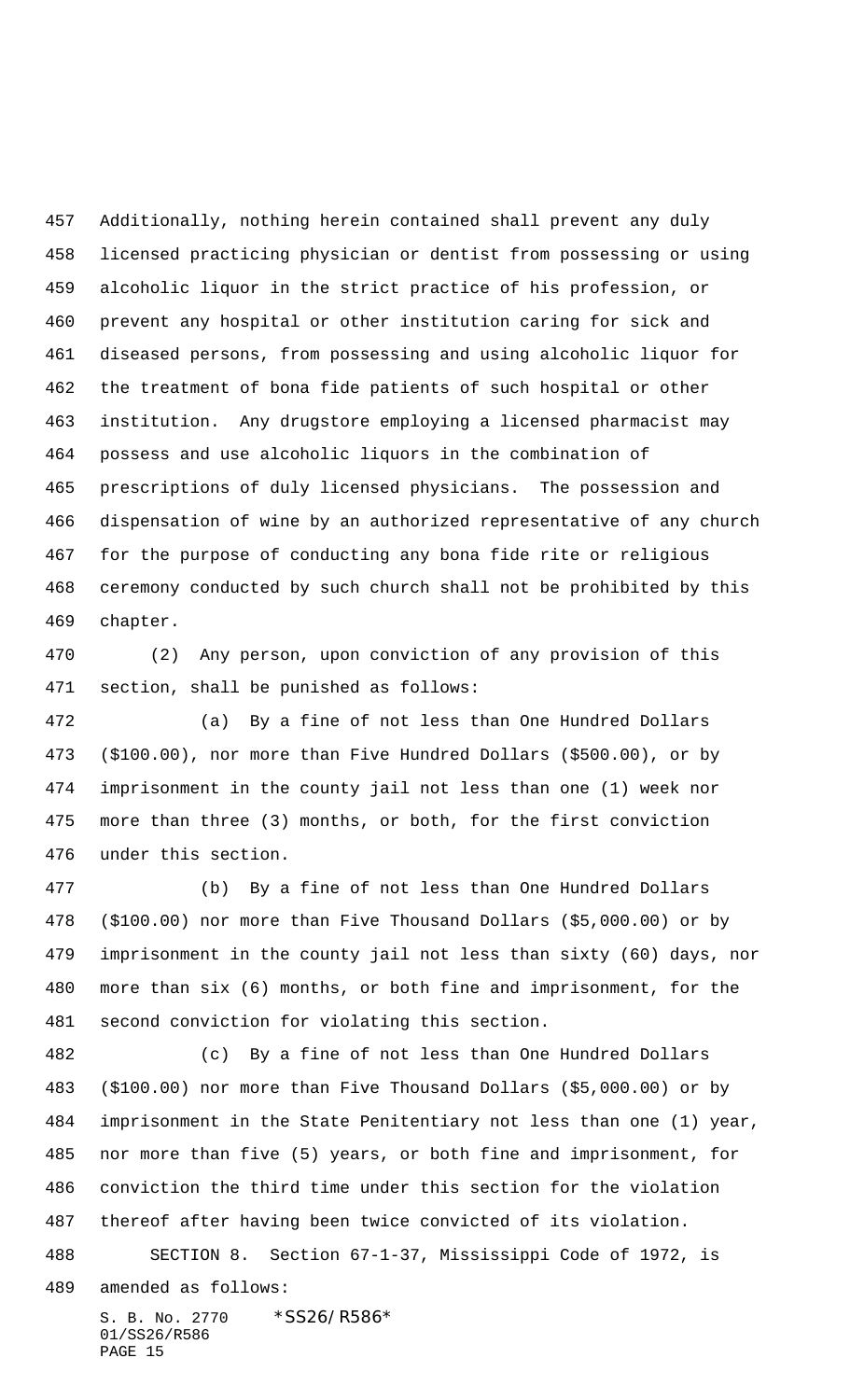67-1-37. The State Tax Commission, under its duties and powers with respect to the Alcoholic Beverage Control Division therein, shall have the following powers, functions and duties:

 (a) To issue or refuse to issue any permit provided for by this chapter, or to extend the permit or remit in whole or any part of the permit monies when the permit cannot be used due to a natural disaster or Act of God.

 (b) To revoke, suspend or cancel, for violation of or noncompliance with the provisions of this chapter, or the law governing the production and sale of native wines, or any lawful rules and regulations of the commission issued hereunder, or for other sufficient cause, any permit issued by it under the provisions of this chapter; however, no such permit shall be revoked, suspended or cancelled except after a hearing of which the permit holder shall have been given reasonable notice and an opportunity to be heard. The commission shall be authorized to suspend the permit of any permit holder for being out of compliance with an order for support, as defined in Section 93-11-153. The procedure for suspension of a permit for being out of compliance with an order for support, and the procedure for the reissuance or reinstatement of a permit suspended for that purpose, and the payment of any fees for the reissuance or reinstatement of a permit suspended for that purpose, shall be governed by Section 93-11-157 or 93-11-163, as the case may be. If there is any conflict between any provision of Section 93-11-157 or 93-11-163 and any provision of this chapter, the provisions of Section 93-11-157 or 93-11-163, as the case may be, shall control.

 (c) To prescribe forms of permits and applications for permits and of all reports which it deems necessary in administering this chapter.

S. B. No. 2770 \* SS26/R586\* 01/SS26/R586 PAGE 16 (d) To fix standards, not in conflict with those prescribed by any law of this state or of the United States, to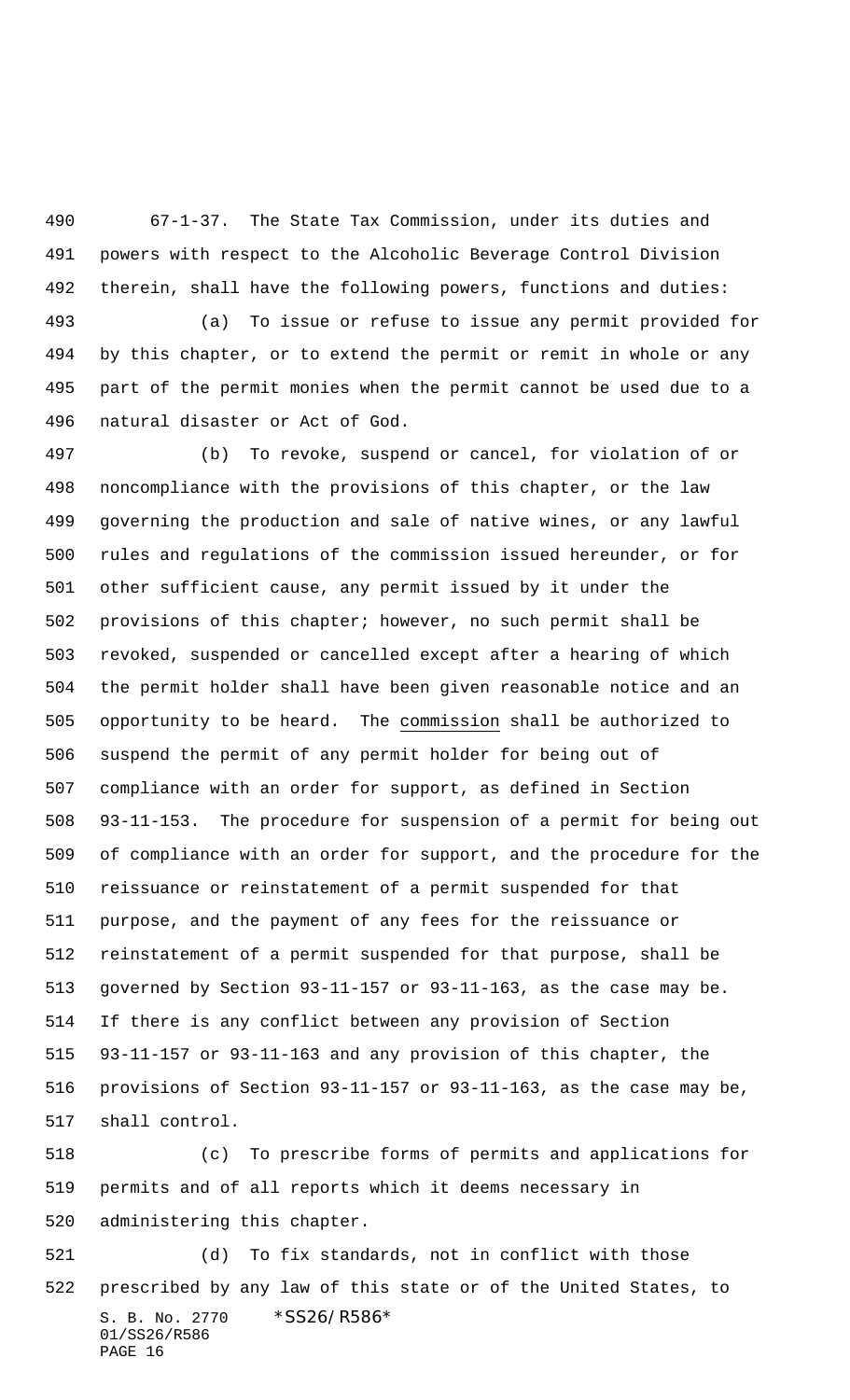secure the use of proper ingredients and methods of manufacture of alcoholic beverages.

 (e) To issue rules regulating the advertising of alcoholic beverages in the state in any class of media and permitting advertising of the retail price of alcoholic beverages.

 (f) To issue reasonable rules and regulations, not inconsistent with the federal laws or regulations, requiring informative labeling of all alcoholic beverages offered for sale within this state and providing for the standards of fill and shapes of retail containers of alcoholic beverages; however, such containers shall not contain less than fifty (50) milliliters by liquid measure.

 (g) Subject to the provisions **\* \* \*** of Section 67-1-51(3), to issue rules and regulations governing the issuance of retail permits for premises located near or around schools, colleges, universities, churches and other public institutions, and specifying the distances therefrom within which no such permit shall be issued. The Alcoholic Beverage Control Division shall not allow the sale or consumption of alcoholic beverages in or on the campus of any public school or college, and no alcoholic beverage shall be for sale or consumed at any public athletic event at any grammar or high school or any college.

 (h) To adopt and promulgate, repeal and amend, such rules, regulations, standards, requirements and orders, not inconsistent with this chapter or any law of this state or of the United States, as it deems necessary to control the manufacture, importation, transportation, distribution and sale of alcoholic liquor, whether intended for beverage or nonbeverage use in a manner not inconsistent with the provisions of this chapter or any other statute, including the native wine laws.

S. B. No. 2770 \* SS26/R586\* 01/SS26/R586 PAGE 17 (i) To call upon other administrative departments of the state, county and municipal governments, county and city police departments and upon prosecuting officers for such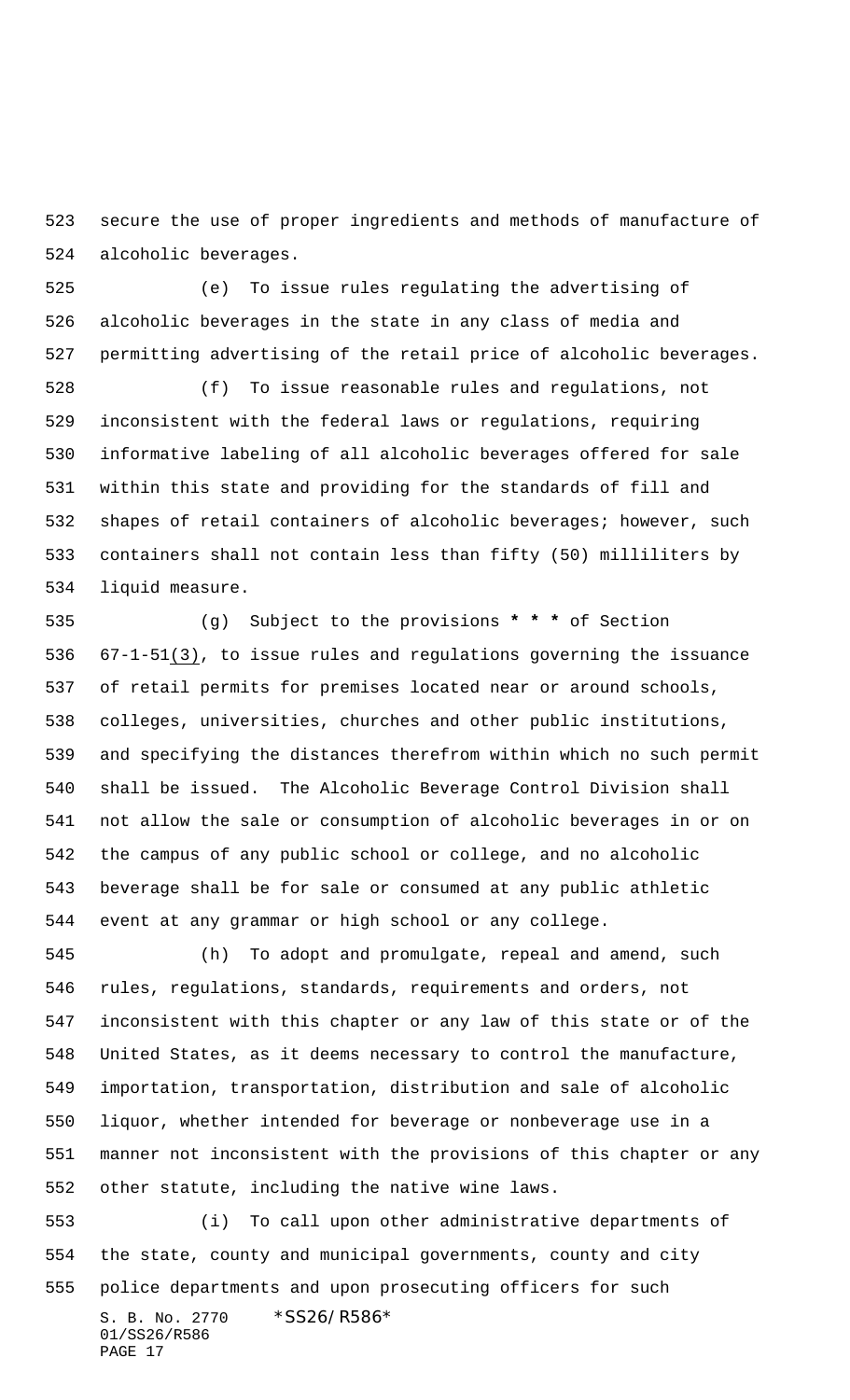information and assistance as it may deem necessary in the performance of its duties.

 (j) To prepare and submit to the Governor during the month of January of each year a detailed report of its official acts during the preceding fiscal year ending June 30, including such recommendations as it may see fit to make, and to transmit a like report to each member of the Legislature of this state upon the convening thereof at its next regular session.

 (k) To inspect, or cause to be inspected, any premises where alcoholic liquors intended for sale are manufactured, stored, distributed or sold, and to examine or cause to be examined all books and records pertaining to the business conducted therein.

 (l) In the conduct of any hearing authorized to be held by the commission, to hear testimony and take proof material for its information in the discharge of its duties under this chapter; to issue subpoenas, which shall be effective in any part of this state, requiring the attendance of witnesses and the production of books and records; to administer or cause to be administered 575 oaths; and to examine or cause to be examined any witness under oath. Any court of record, or any judge thereof, may by order duly entered require the attendance of witnesses and the production of relevant books subpoenaed by the commission, and such court or judge may compel obedience to its or his order by proceedings for contempt.

S. B. No. 2770 \*SS26/R586\* (m) To investigate the administration of laws in relation to alcoholic liquors in this and other states and any foreign countries, and to recommend from time to time to the Governor and through him to the Legislature of this state such amendments to this chapter, if any, as it may think desirable. (n) To designate hours and days when alcoholic beverages may be sold in different localities in the state which permit such sale.

01/SS26/R586 PAGE 18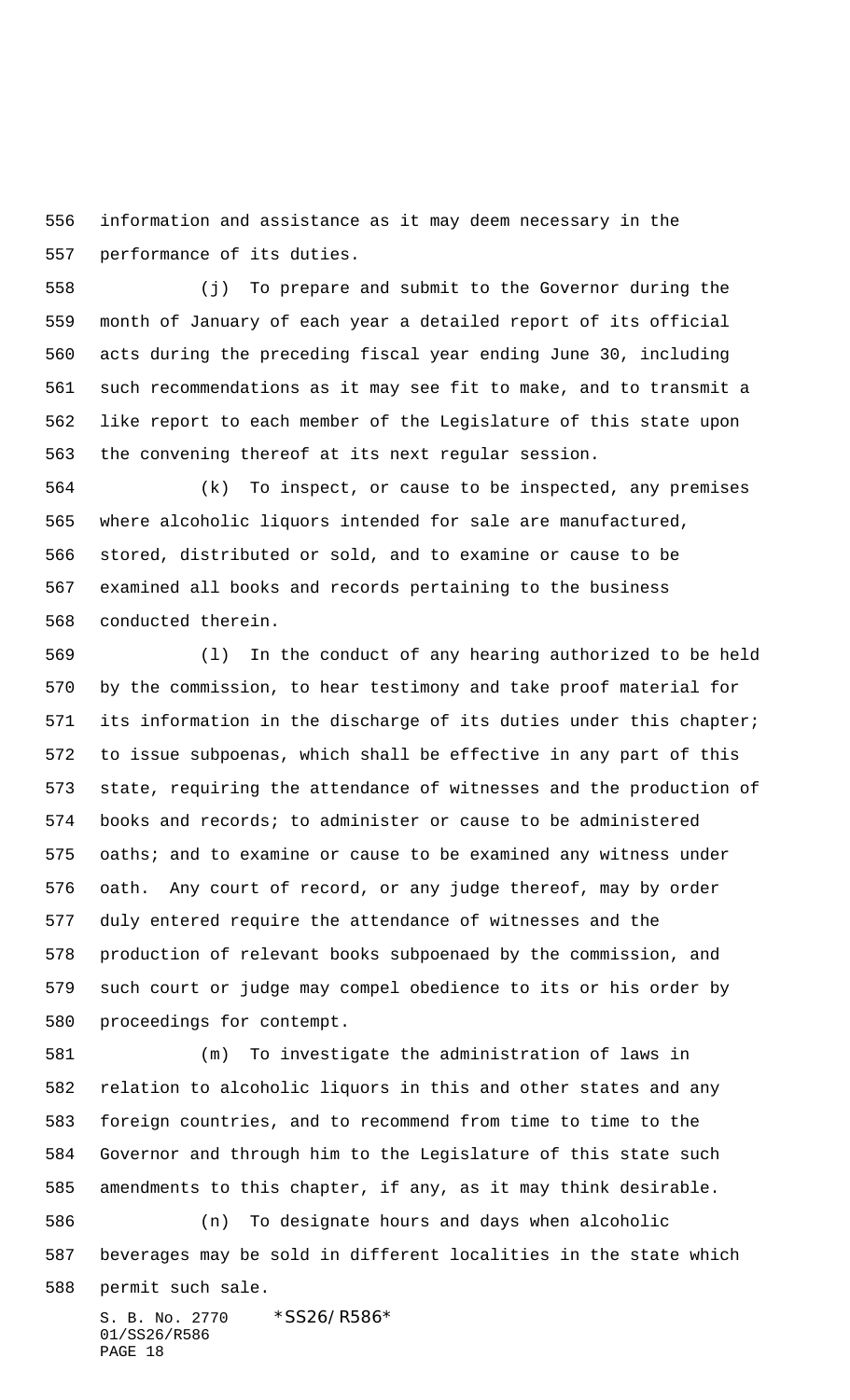(o) To assign employees to posts of duty at locations where they will be most beneficial for the control of alcoholic beverages, to remove, to dismiss, to suspend without pay, to act as a trial board in hearings based upon charges against employees. After twelve (12) months' service, no employee shall be removed, dismissed, demoted or suspended without just cause and only after being furnished with reasons for such removal, dismissal, demotion or suspension, and upon request given a hearing in his own defense.

 (p) All hearings conducted by the commission shall be open to the public, and, when deemed necessary, a written transcript shall be made of the testimony introduced thereat.

 (q) To adopt and promulgate rules and regulations for suspension or revocation of identification cards of employees of permittees for violations of the alcoholic beverage control laws, rules or regulations.

 (r) To adopt rules and regulations governing the limited distribution of alcoholic beverages pursuant to Section 1, Senate Bill No. 2770, 2001 Regular Session.

 SECTION 9. Section 67-1-41, Mississippi Code of 1972, is amended as follows:

S. B. No. 2770 \* SS26/R586\* 67-1-41. (1) Except as otherwise provided in Section 1 of Senate Bill No. 2770, 2001 Regular Session, the State Tax Commission is hereby created a wholesale distributor and seller of alcoholic beverages, not including malt liquors, within the State of Mississippi. Except as otherwise provided in Section 1 of Senate Bill No. 2770, 2001 Regular Session, it is granted the sole right to import and sell such intoxicating liquors at wholesale within the state, and no person who is granted the right to sell, distribute or receive such liquors at retail shall purchase any such intoxicating liquors from any source other than the commission except as authorized in subsections (4) and (9) of this section and Section 1 of Senate Bill No. 2770, 2001 Regular

```
01/SS26/R586
PAGE 19
```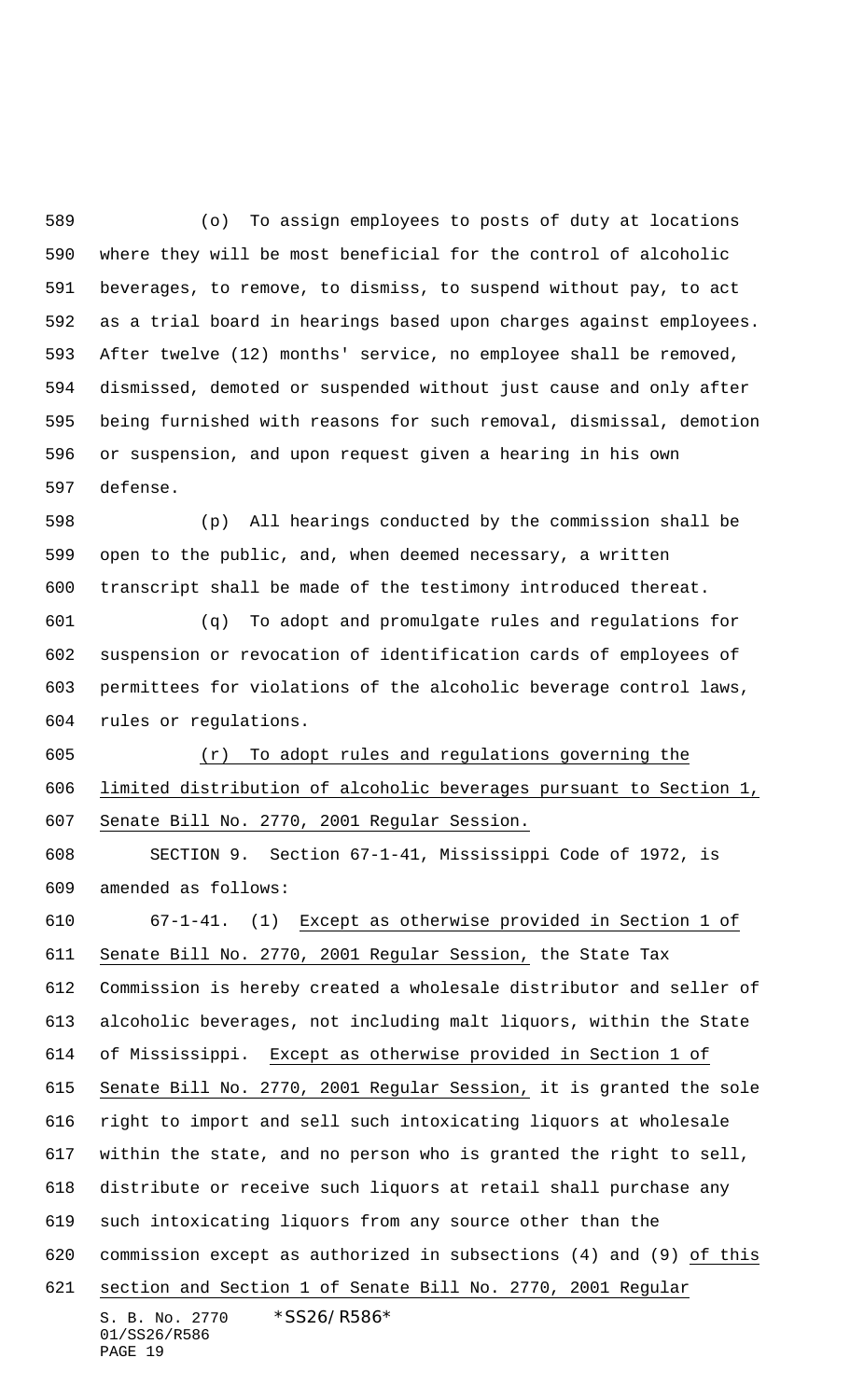Session, provided that retailers and consumers may purchase native wines directly from the producer. The commission may establish warehouses, purchase intoxicating liquors in such quantities and from such sources as it may deem desirable and sell the same to authorized permittees within the state including, at the discretion of the commission, any retail distributors operating within any military post or qualified resort areas within the boundaries of the state, keeping a correct and accurate record of all such transactions and exercising such control over the distribution of alcoholic beverages as seem right and proper in keeping with the provisions or purposes of this chapter.

 The commission is empowered to borrow such working capital as may be required, not to exceed the sum of Nine Hundred Thousand Dollars (\$900,000.00). Such loan shall be repaid from the earnings of the wholesale liquor business.

 The commission is hereby authorized to use and to promulgate rules for the affixing of identification stamps to each container of alcoholic liquor.

 (2) No person for the purpose of sale shall manufacture, distill, brew, sell, possess, export, transport, distribute, warehouse, store, solicit, take orders for, bottle, rectify, blend, treat, mix or process any alcoholic beverage except in accordance with authority granted under this chapter, or as otherwise provided by law for native wines.

 (3) No alcoholic beverage intended for sale or resale shall be imported, shipped or brought into this state for delivery to any person other than as provided in this chapter, or as otherwise provided by law for native wines.

S. B. No. 2770 \*SS26/R586\* 01/SS26/R586 PAGE 20 (4) The commission may promulgate rules and regulations which authorize on-premises retailers to purchase limited amounts of alcoholic beverages from package retailers and for package retailers to purchase limited amounts of alcoholic beverages from other package retailers. The commission shall develop and provide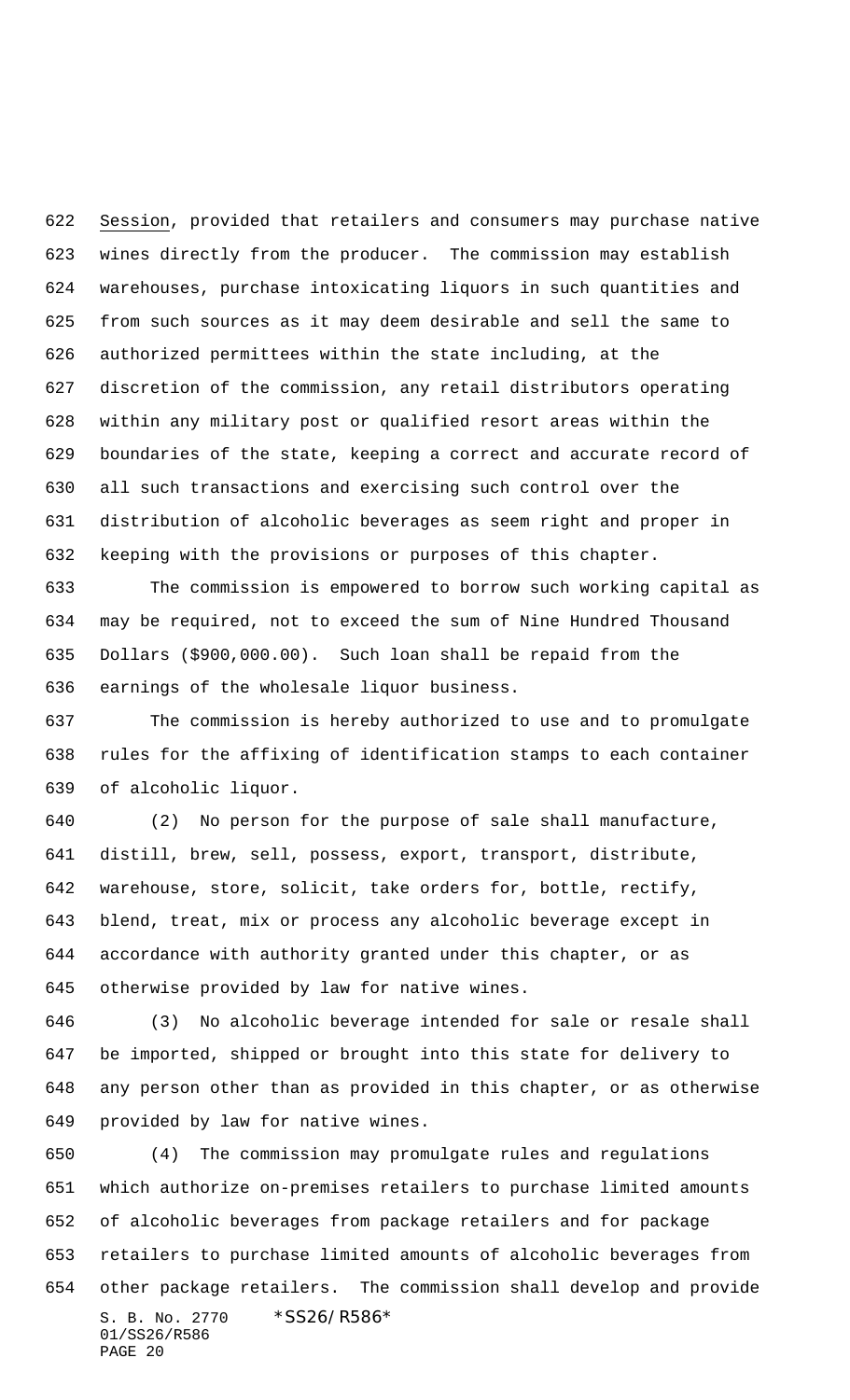forms to be completed by the on-premises retailers and the package retailers verifying the transaction. The completed forms shall be forwarded to the commission within a period of time prescribed by the commission.

 (5) The commission may promulgate rules which authorize the holder of a package retailer's permit to permit individual retail purchasers of packages of alcoholic beverages to return, for exchange, credit or refund, limited amounts of original sealed and unopened packages of alcoholic beverages purchased by such individual from the package retailer.

 (6) The commission shall maintain all forms to be completed by applicants necessary for licensure by the commission at all district offices of the commission.

 (7) The commission may promulgate rules which authorize the manufacturer of an alcoholic beverage or wine to import, transport and furnish or give a sample of alcoholic beverages or wines to the holders of package retailer's permits, on-premises retailer's permits, native wine retailer's permits and temporary retailer's permits who have not previously purchased the brand of that manufacturer from the commission. For each holder of the designated permits, the manufacturer may furnish not more than five hundred (500) milliliters of any brand of alcoholic beverage and not more than three (3) liters of any brand of wine.

 (8) The commission may promulgate rules disallowing open product sampling of alcoholic beverages or wines by the holders of package retailer's permits and permitting open product sampling of alcoholic beverages by the holders of on-premises retailer's permits. Permitted sample products shall be plainly identified "sample" and the actual sampling must occur in the presence of the manufacturer's representatives during the legal operating hours of on-premises retailers.

S. B. No. 2770 \*SS26/R586\* 01/SS26/R586 PAGE 21 (9) The commission may promulgate rules and regulations that authorize the holder of a research permit to import and purchase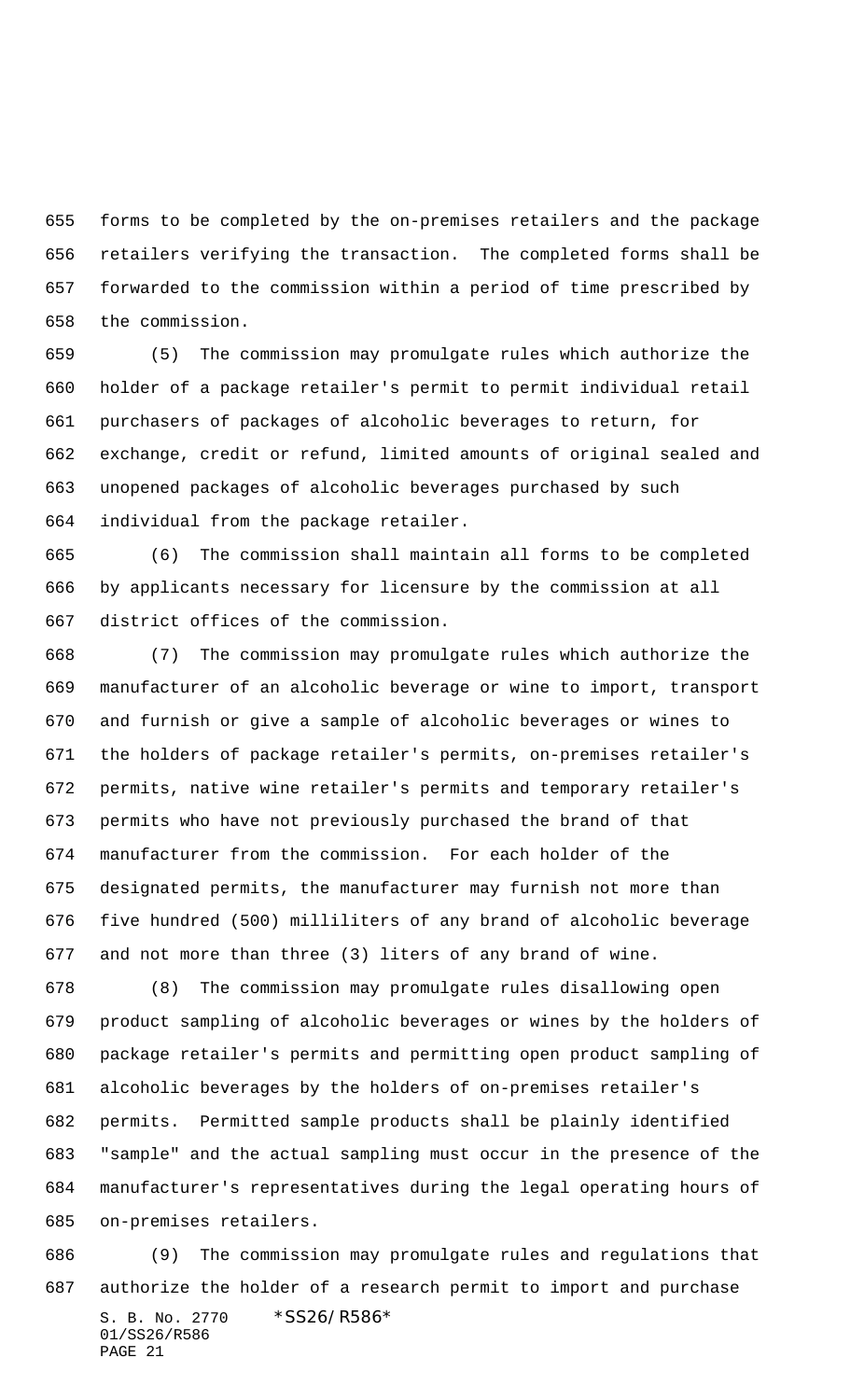limited amounts of alcoholic beverages from importers, wineries and distillers of alcoholic beverages or from the commission. The commission shall develop and provide forms to be completed by the research permittee verifying each transaction. The completed forms shall be forwarded to the commission within a period of time prescribed by the commission. The records and inventory of alcoholic beverages shall be open to inspection at any time by the Director of the Alcoholic Beverage Control Division or any duly authorized agent.

 SECTION 10. Section 67-1-43, Mississippi Code of 1972, is amended as follows:

 67-1-43. Any authorized retail distributor who shall purchase or receive intoxicating liquor from any source except from the commission or the holder of a limited distributor's permit, unless authorized by rules and regulations of the commission promulgated under subsection (4) of Section 67-1-41, shall be guilty of a misdemeanor and upon conviction thereof shall be punished by a fine of not less than Five Hundred Dollars (\$500.00), nor more than Two Thousand Dollars (\$2,000.00), to which may be added imprisonment in the county jail for not more than six (6) months. Any authorization of such person to sell intoxicating beverages may be revoked as provided by law.

 This section shall not apply to any authorized retail distributor who shall purchase native wines directly from the producer.

 SECTION 11. Section 67-1-45, Mississippi Code of 1972, is amended as follows:

S. B. No. 2770 \* SS26/R586\* 01/SS26/R586 PAGE 22 67-1-45. Except as otherwise authorized in Section 1 of Senate Bill No. 2770, 2001 Regular Session, no manufacturer, rectifier, or distiller of intoxicating liquor shall sell or attempt to sell any such intoxicating liquor, except malt liquor, within the State of Mississippi, except to the commission, or to the holder of a research permit as provided in Section 67-1-41.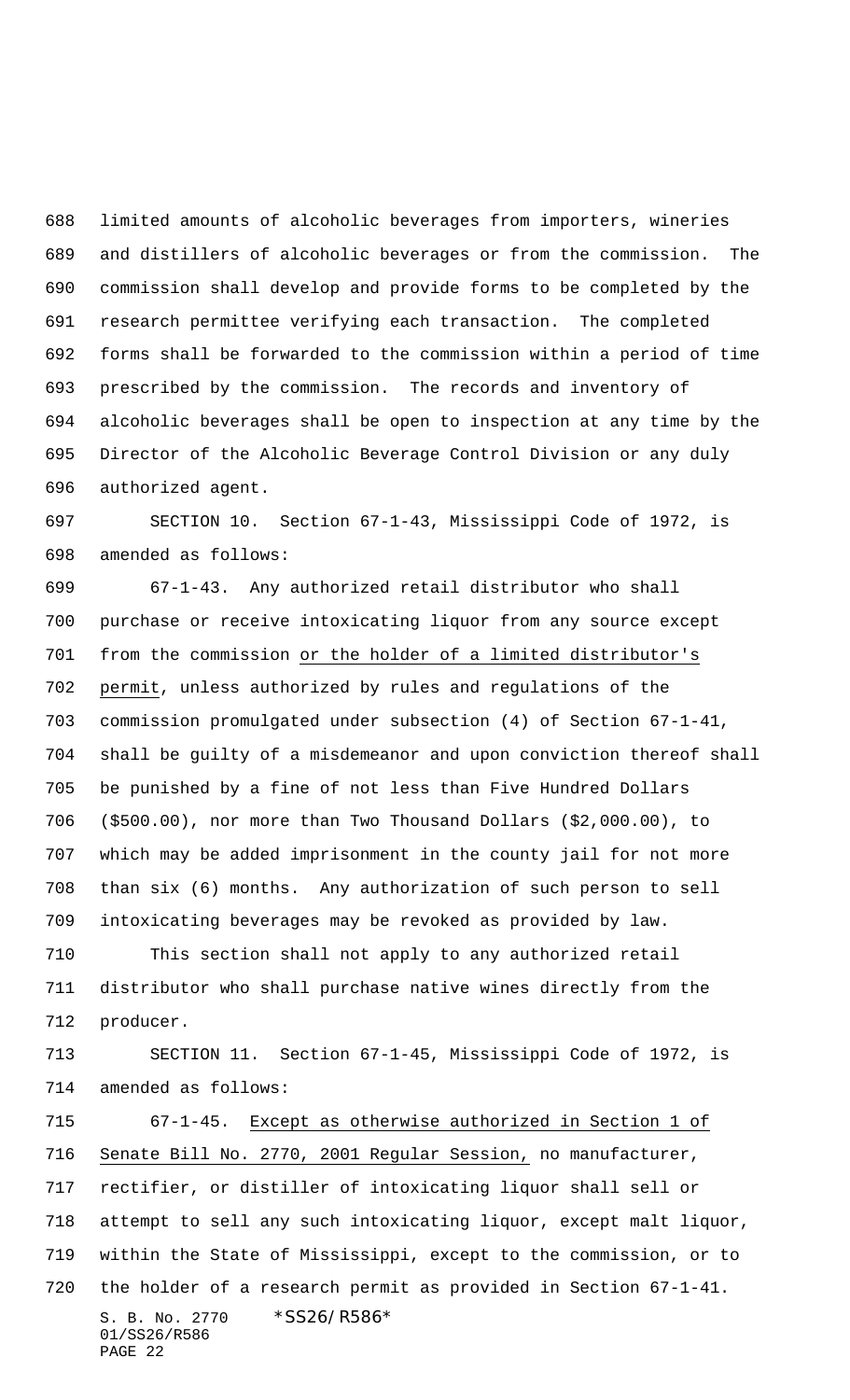However, a producer of native wine may sell native wines to the commission, authorized retail distributor, or directly to consumers.

 Any violation of this section by any manufacturer, rectifier, or distiller shall be punished by a fine of not less than Five Hundred Dollars (\$500.00), and not more than Two Thousand Dollars (\$2,000.00), to which may be added imprisonment in the county jail not to exceed six (6) months.

 SECTION 12. Section 67-1-51, Mississippi Code of 1972, is amended as follows:

 67-1-51. (1) Permits which may be issued by the commission shall be as follows:

 (a) Manufacturer's permit. A manufacturer's permit shall permit the manufacture, importation in bulk, bottling and storage of alcoholic liquor and its distribution and sale to manufacturers holding permits under this chapter in this state and to persons outside the state who are authorized by law to purchase the same, and to sell exclusively to the commission.

Manufacturer's permits shall be of the following classes:

 Class 1. Distiller's and/or rectifier's permit, which shall authorize the holder thereof to operate a distillery for the production of distilled spirits by distillation or redistillation and/or to operate a rectifying plant for the purifying, refining, mixing, blending, flavoring or reducing in proof of distilled spirits and alcohol.

 Class 2. Wine manufacturer's permit, which shall authorize the holder thereof to manufacture, import in bulk, bottle and store wine or vinous liquor.

 Class 3. Native wine producer's permit, which shall authorize the holder thereof to produce, bottle, store and sell native wines.

S. B. No. 2770 \*SS26/R586\* 01/SS26/R586 PAGE 23 (b) Package retailer's permit. Except as otherwise provided in this paragraph, a package retailer's permit shall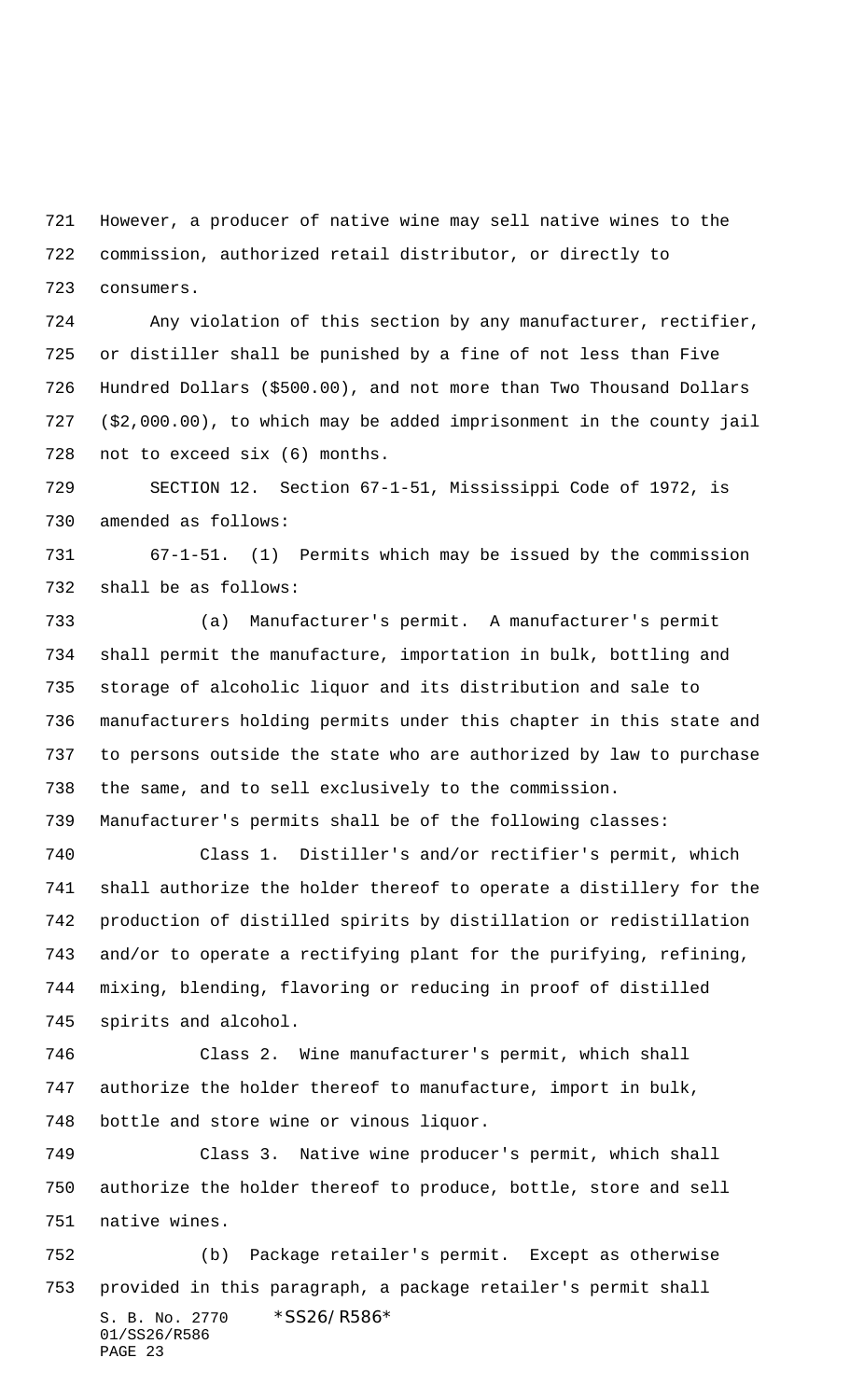authorize the holder thereof to operate a store exclusively for the sale at retail in original sealed and unopened packages of alcoholic beverages, including native wines, not to be consumed on the premises where sold. Alcoholic beverages shall not be sold by any retailer in any package or container containing less than fifty (50) milliliters by liquid measure. In addition to the sale at retail of packages of alcoholic beverages, the holder of a package retailer's permit is authorized to sell at retail corkscrews, wine glasses, soft drinks, ice, juices, mixers and other beverages commonly used to mix with alcoholic beverages. Nonalcoholic beverages sold by the holder of a package retailer's permit shall not be consumed on the premises where sold.

 (c) On-premises retailer's permit. An on-premises retailer's permit shall authorize the sale of alcoholic beverages, including native wines, for consumption on the licensed premises only. Such a permit shall issue only to qualified hotels, restaurants and clubs, and to common carriers with adequate facilities for serving passengers. In resort areas, whether inside or outside of a municipality, the commission may, in its discretion, issue on-premises retailer's permits to such establishments as it deems proper. An on-premises retailer's permit when issued to a common carrier shall authorize the sale and serving of alcoholic beverages aboard any licensed vehicle while moving through any county of the state; however, the sale of such alcoholic beverages shall not be permitted while such vehicle is stopped in a county that has not legalized such sales.

S. B. No. 2770 \*SS26/R586\* 01/SS26/R586 PAGE 24 (d) Solicitor's permit. A solicitor's permit shall authorize the holder thereof to act as salesman for a manufacturer or wholesaler holding a proper permit, to solicit on behalf of his employer orders for alcoholic beverages, and to otherwise promote his employer's products in a legitimate manner. Such a permit shall authorize the representation of and employment by one (1) principal only. However, the permittee may also, in the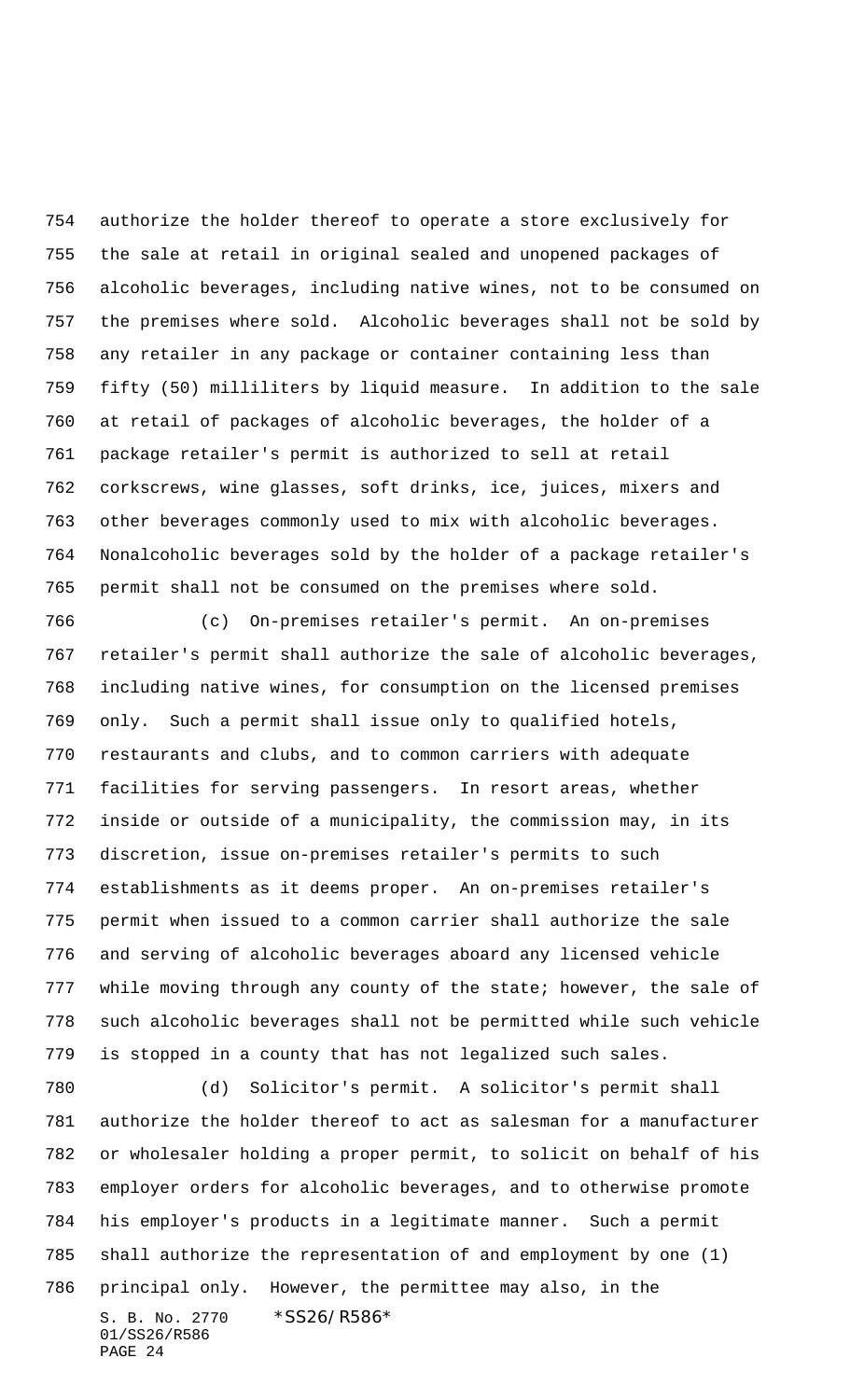discretion of the commission, be issued additional permits to represent other principals. No such permittee shall buy or sell alcoholic beverages for his own account, and no such beverage shall be brought into this state in pursuance of the exercise of such permit otherwise than through a permit issued to a wholesaler or manufacturer in the state.

 (e) Native wine retailer's permit. A native wine retailer's permit shall be issued only to a holder of a Class 3 manufacturer's permit, and shall authorize the holder thereof to make retail sales of native wines to consumers for on-premises consumption or to consumers in originally sealed and unopened containers at an establishment located on the premises of or in the immediate vicinity of a native winery.

 (f) Temporary retailer's permit. A temporary retailer's permit shall permit the purchase and resale of alcoholic beverages, including native wines, during legal hours on the premises described in the temporary permit only.

 Temporary retailer's permits shall be of the following classes:

S. B. No. 2770 \* SS26/R586\* 01/SS26/R586 PAGE 25 Class 1. A temporary one-day permit may be issued to bona fide nonprofit civic or charitable organizations authorizing the sale of alcoholic beverages, including native wine, for consumption on the premises described in the temporary permit only. Class 1 permits may be issued only to applicants demonstrating to the commission, by affidavit submitted ten (10) days prior to the proposed date or such other time as the commission may determine, that they meet the qualifications of Sections 67-1-11, 67-1-37, 67-1-51(2) and (3), 67-1-55, 67-1-57 (excluding paragraph (e)) and 67-1-59. Class 1 permittees shall obtain all alcoholic beverages from package retailers located in the county in which the temporary permit is issued. Alcoholic beverages remaining in stock upon expiration of the temporary permit may be returned by the permittee to the package retailer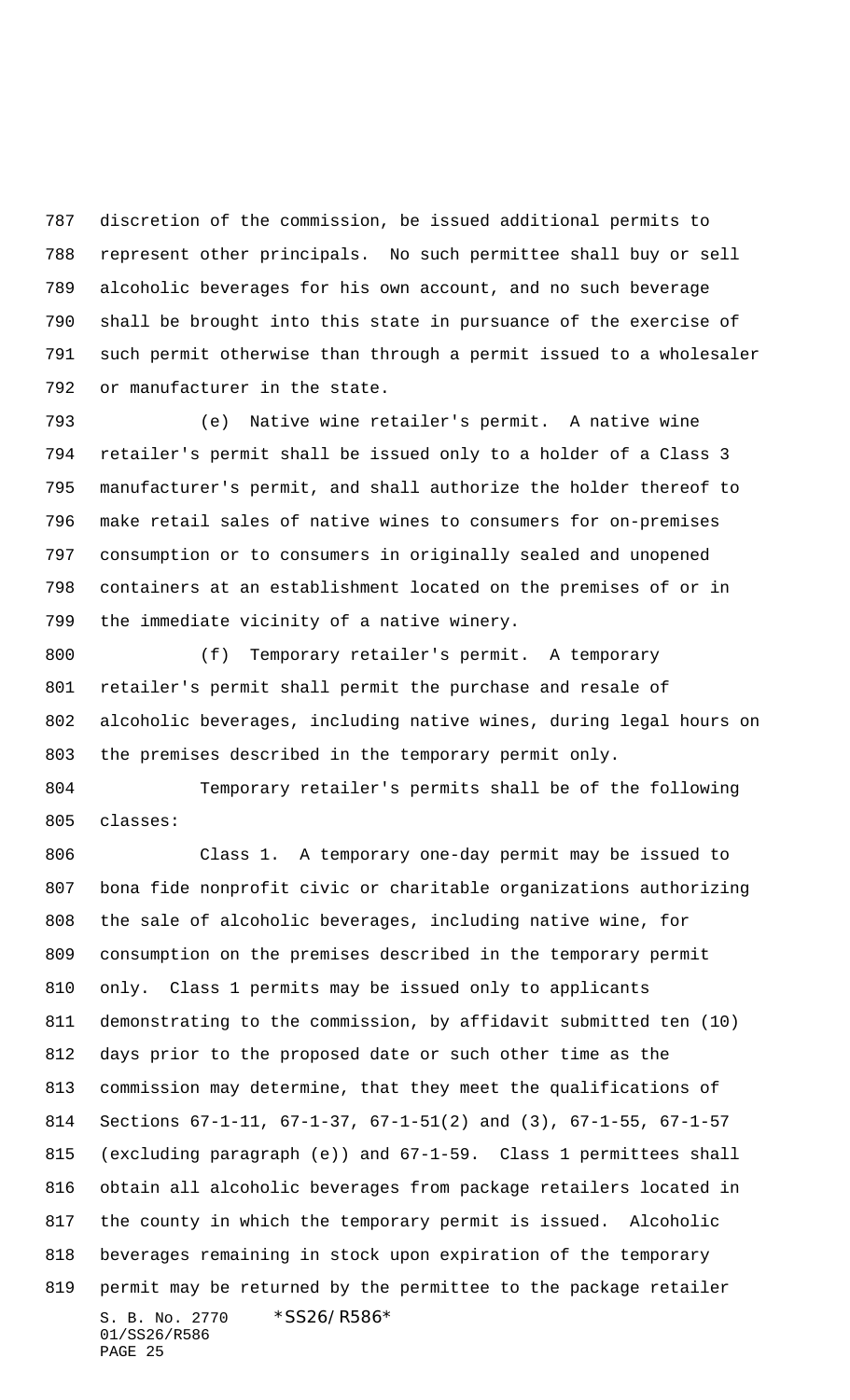for a refund of the purchase price upon consent of the package retailer or may be kept by the permittee exclusively for personal use and consumption, subject to all laws pertaining to the illegal sale and possession of alcoholic beverages. The commission, following review of the affidavit and the requirements of the 825 applicable statutes and regulations, may issue the permit.

 Class 2. A temporary permit, not to exceed seventy (70) days, may be issued to prospective permittees seeking to transfer a permit authorized in either paragraph (b) or (c) of this section. A Class 2 permit may be issued only to applicants demonstrating to the commission, by affidavit, that they meet the 831 qualifications of Sections  $67-1-5(1)$ ,  $(m)$ ,  $(n)$ ,  $(o)$ ,  $(p)$  or  $(q)$ , 67-1-37, 67-1-51(2) and (3), 67-1-55, 67-1-57 and 67-1-59. The commission, following a preliminary review of the affidavit and the requirements of the applicable statutes and regulations, may issue the permit.

 Class 2 temporary permittees must purchase their alcoholic beverages directly from the commission or, with approval of the commission, purchase the remaining stock of the previous permittee. If the proposed applicant of a Class 1 or Class 2 temporary permit falsifies information contained in the application or affidavit, the applicant shall never again be eligible for a retail alcohol beverage permit and shall be subject to prosecution for perjury.

S. B. No. 2770 \*SS26/R586\* 01/SS26/R586 PAGE 26 (g) Caterer's permit. A caterer's permit shall permit the purchase of alcoholic beverages by a person engaging in business as a caterer and the resale of alcoholic beverages by such person in conjunction with such catering business. No person shall qualify as a caterer unless forty percent (40%) or more of the revenue derived from such catering business shall be from the serving of prepared food and not from the sale of alcoholic beverages and unless such person has obtained a permit for such business from the Department of Health. A caterer's permit shall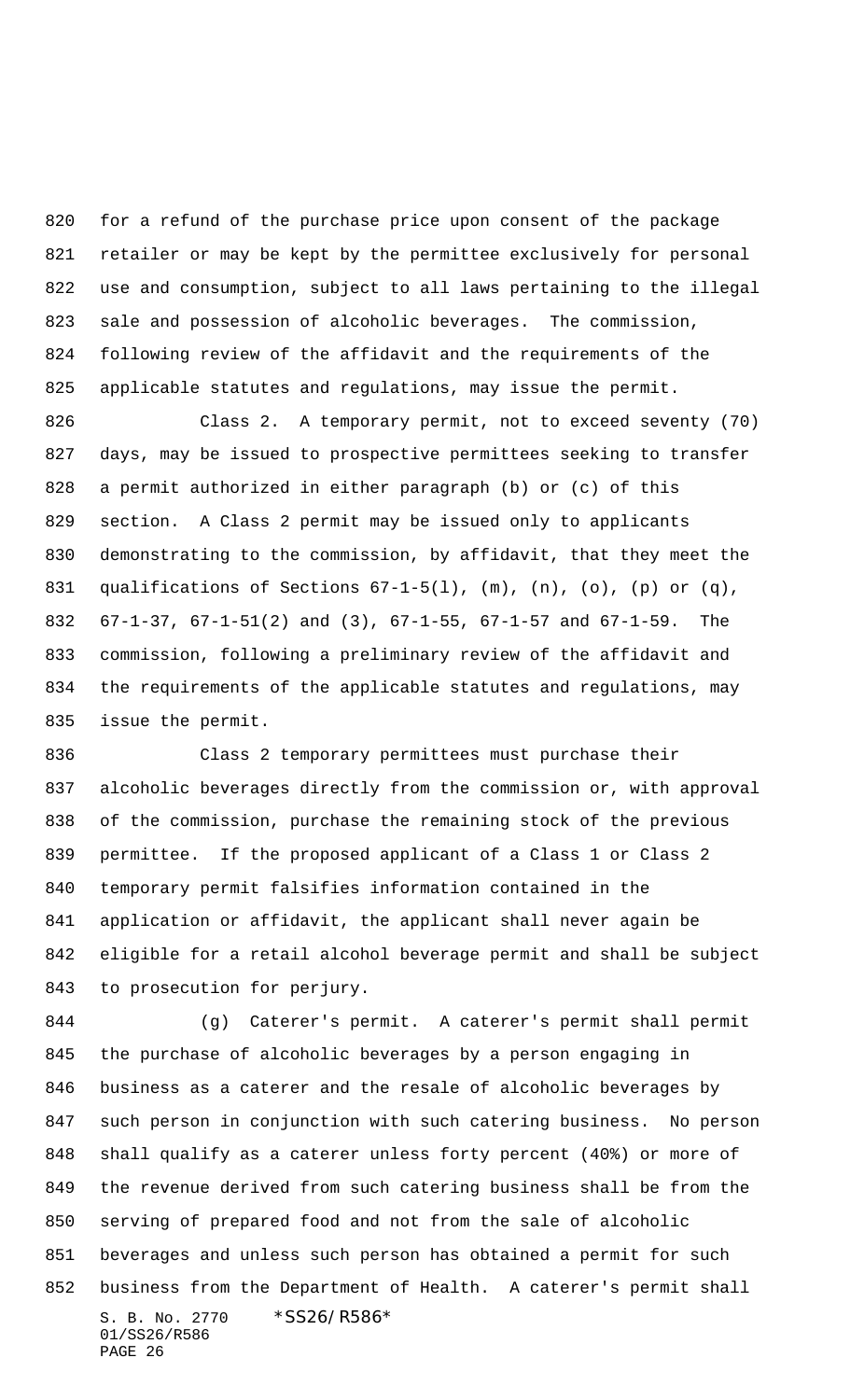not authorize the sale of alcoholic beverages on the premises of 854 the person engaging in business as a caterer; however, the holder of an on-premises retailer's permit may hold a caterer's permit. All sales of alcoholic beverages by holders of a caterer's permit shall be made at the location being catered by the caterer, and such sales may be made only for consumption at the catered location. Such sales shall be made pursuant to any other conditions and restrictions which apply to sales made by on-premises retail permittees. The holder of a caterer's permit or his employees shall remain at the catered location as long as alcoholic beverages are being sold pursuant to the permit issued under this paragraph (g), and the permittee and employees at such location shall each have personal identification cards issued by the Alcoholic Beverage Control Division of the commission. No unsold alcoholic beverages may be left at the catered location by the permittee upon the conclusion of his business at that location. Appropriate law enforcement officers and Alcoholic Beverage Control Division personnel may enter a catered location on private property in order to enforce laws governing the sale or serving of alcoholic beverages.

 (h) Research Permit. A research permit shall authorize the holder thereof to operate a research facility for the professional research of alcoholic beverages. Such permit shall authorize the holder of the permit to import and purchase limited amounts of alcoholic beverages from the commission or from importers, wineries and distillers of alcoholic beverages for professional research.

S. B. No. 2770 \*SS26/R586\* 01/SS26/R586 PAGE 27 (i) Alcohol processing permit. An alcohol processing permit shall authorize the holder thereof to purchase, transport and possess alcoholic beverages for the exclusive use in cooking, processing or manufacturing products which contain alcoholic beverages as an integral ingredient. An alcohol processing permit shall not authorize the sale of alcoholic beverages on the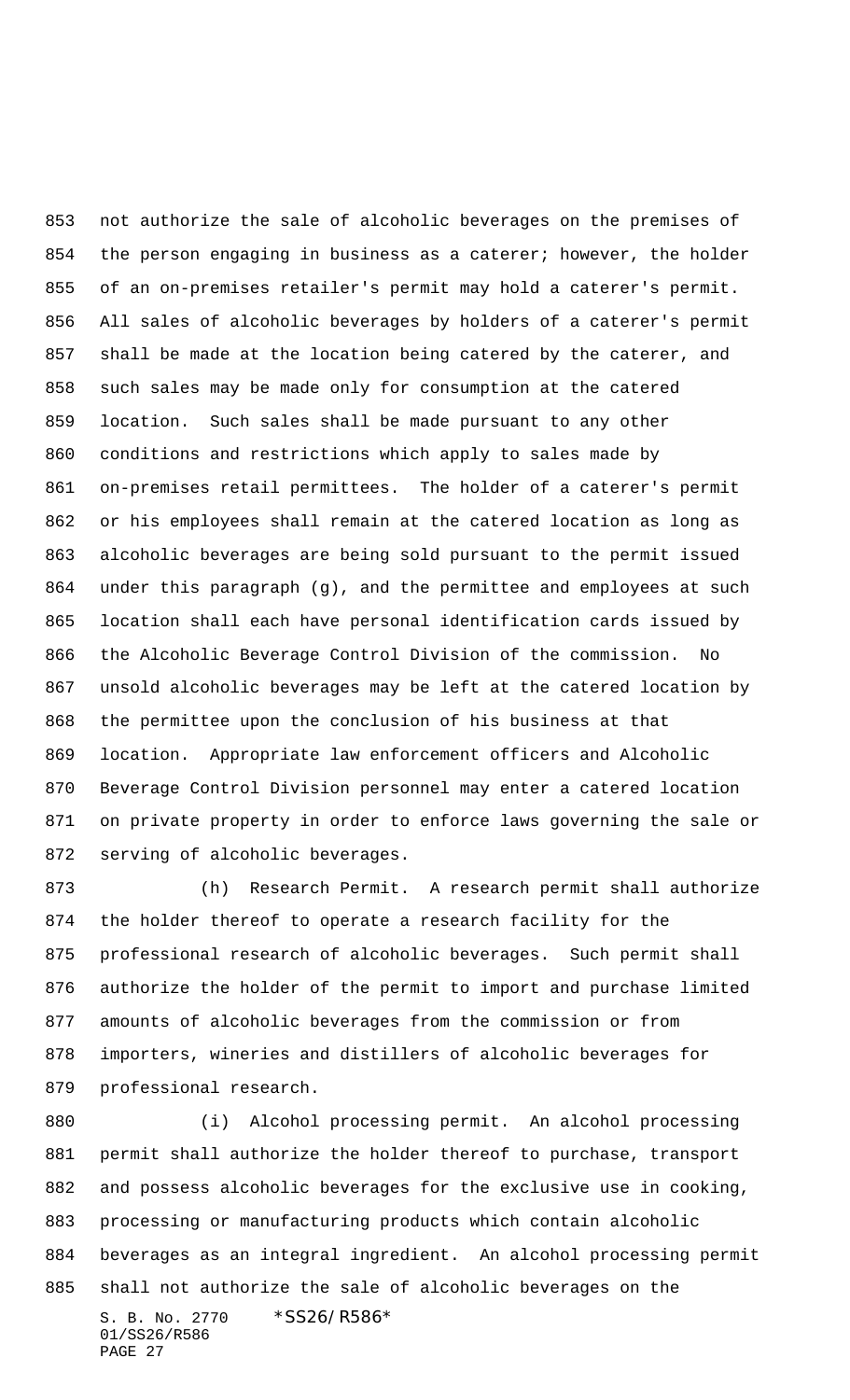premises of the person engaging in the business of cooking, processing or manufacturing products which contain alcoholic beverages. The amounts of alcoholic beverages allowed under an alcohol processing permit shall be set by the commission.

 (j) Limited distributor's permit. A limited distributor's permit shall authorize the holder thereof to purchase for resale, to store, to transport and to distribute alcoholic beverages for the limited purposes authorized in Section 1 of Senate Bill No. 2770, 2001 Regular Session. Records of any 895 order taken by the holder of a limited distributor's permit shall be kept and maintained for a period of three (3) years after the order is taken and shall be subject to inspection by the division at any time without prior notice.

 (2) Except as otherwise provided in subsection (4) of this section, retail permittees may hold more than one (1) retail permit, at the discretion of the commission.

 (3) Except as otherwise provided in this subsection, no authority shall be granted to any person to manufacture, sell or store for sale any intoxicating liquor as specified in this chapter within four hundred (400) feet of any church, school, kindergarten or funeral home. However, within an area zoned commercial or business, such minimum distance shall be not less than one hundred (100) feet.

S. B. No. 2770 \* SS26/R586\* 01/SS26/R586 909 A church or funeral home may waive the distance restrictions imposed in this subsection in favor of allowing issuance by the commission of a permit, pursuant to subsection (1) of this section, to authorize activity relating to the manufacturing, sale or storage of alcoholic beverages which would otherwise be prohibited under the minimum distance criterion. Such waiver shall be in written form from the owner, the governing body, or the appropriate officer of the church or funeral home having the authority to execute such a waiver, and the waiver shall be filed with and verified by the commission before becoming effective.

PAGE 28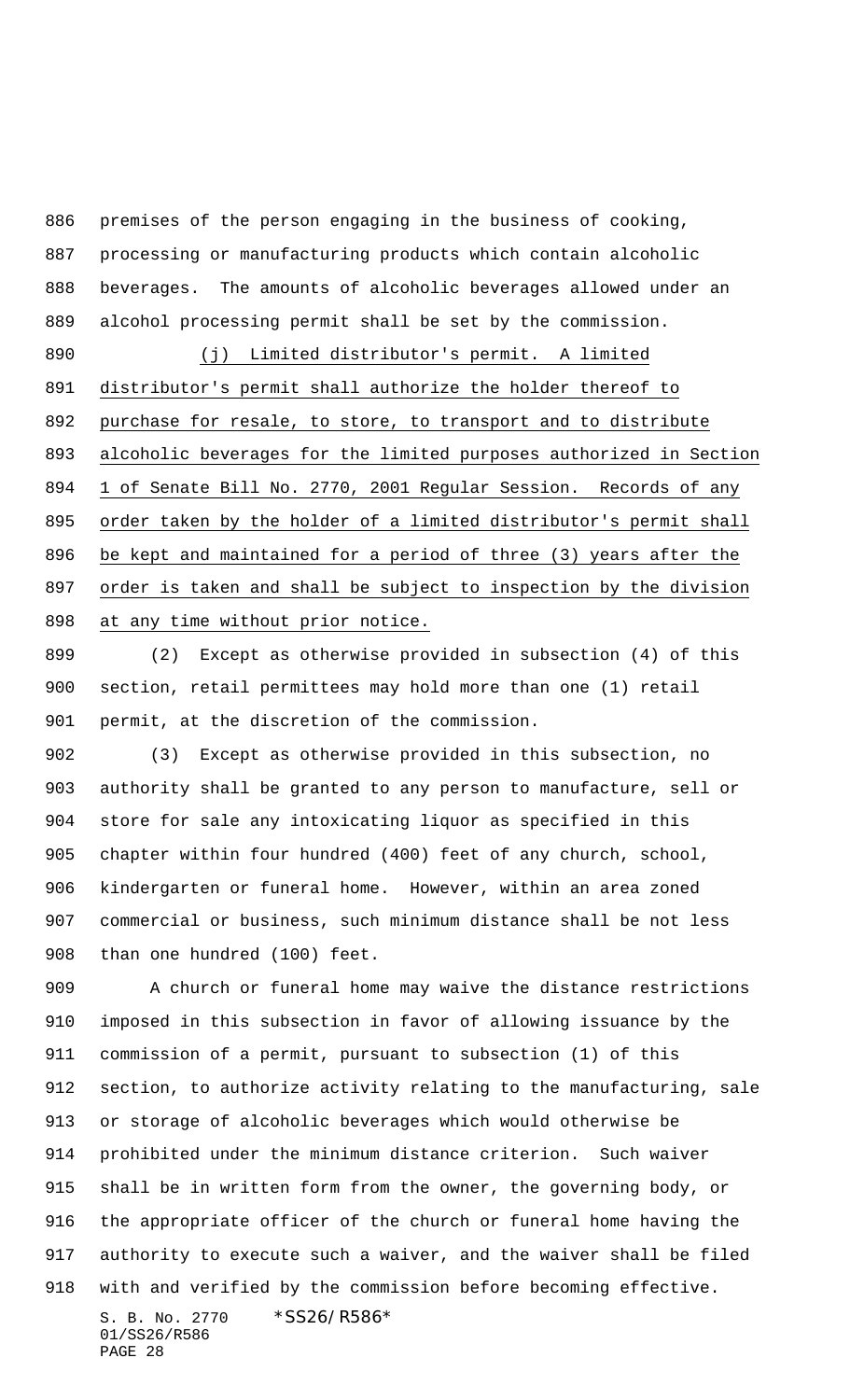The distance restrictions imposed in this subsection shall not apply to the sale or storage of alcoholic beverages at a bed and breakfast inn listed in the National Register of Historic Places.

 (4) No person, either individually or as a member of a firm, partnership or association, or as a stockholder, officer or director in a corporation, shall own or control any interest in more than one (1) package retailer's permit, nor shall such person's spouse, if living in the same household of such person, any relative of such person, if living in the same household of such person, or any other person living in the same household with such person own any interest in any other package retailer's permit.

 SECTION 13. Section 67-1-77, Mississippi Code of 1972, is amended as follows:

 67-1-77. (1) It shall be unlawful for the holder of a manufacturer's, limited distributor's or wholesaler's permit, or anyone connected with the business of such holder, or for any other distiller, wine manufacturer, brewer, rectifier, blender, or bottler, to have any financial interest in any premises upon which any alcoholic beverage is sold at retail by any permittee, or in 940 the business conducted by such permittee; provided, however, the holder of a manufacturer's or wholesaler's permit may contract for the service of a representative in the area of governmental affairs on a part-time basis with a holder of an on-premises permit.

S. B. No. 2770 \* SS26/R586\* 01/SS26/R586 PAGE 29 (2) It shall also be unlawful for any such person, or anyone connected with his, its, or their business to lend any money or make any gift or offer any gratuity, to any retail permittee, except as authorized by regulations of the commission, to the holder of any retail permit issued under the provisions of this chapter. Except as above provided, no retail permittee shall accept, receive, or make use of any money or gift furnished by any